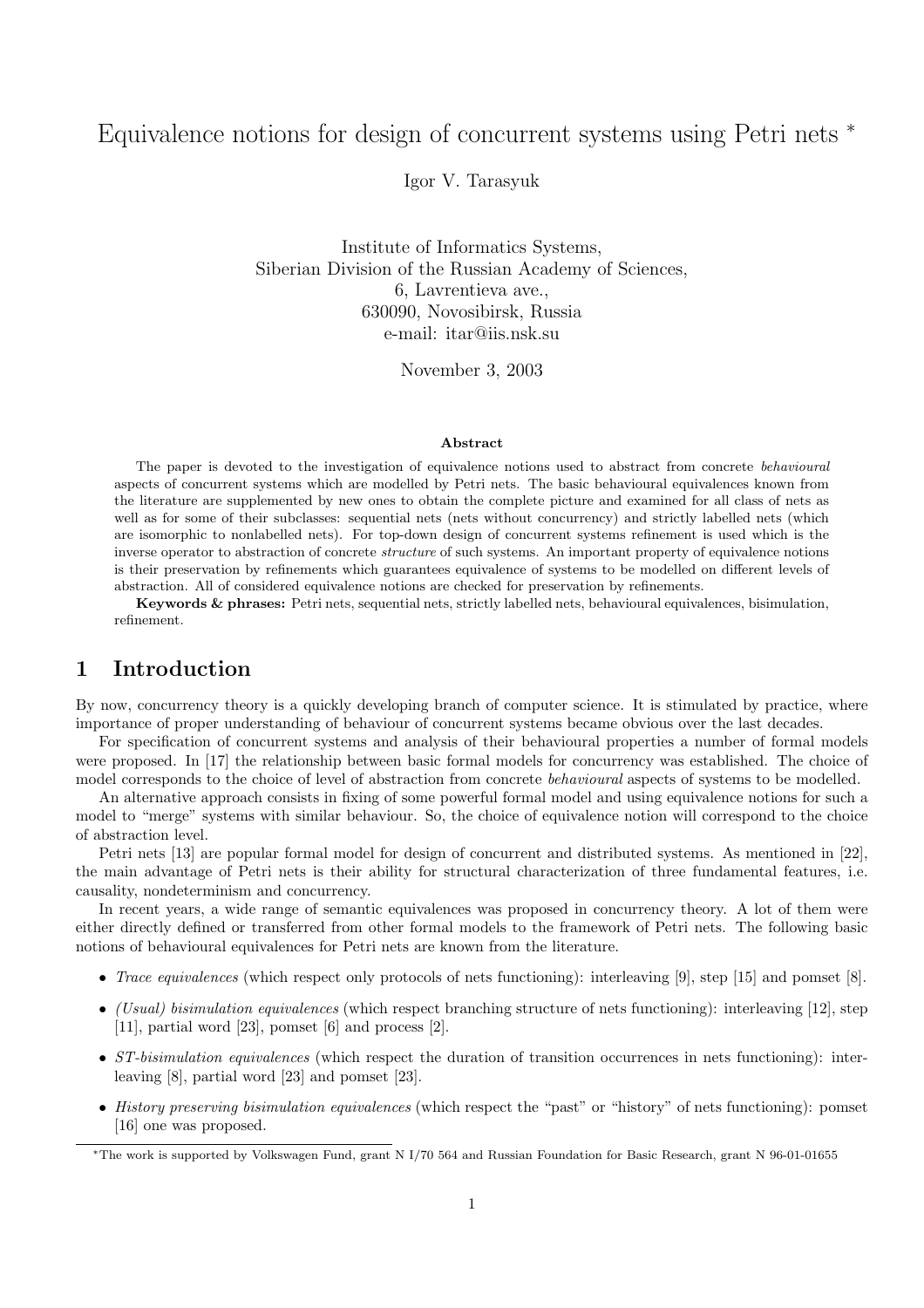- Conflict respecting equivalences (which fully respect conflicts in nets): occurrence [8] one was presented.
- Isomorphism (i.e. coincidence of nets up to renaming of places and transitions) is a well-known concept.

These equivalence notions may be positioned on coordinate plane with axes ranged over: interleaving – process semantics and trace equivalences – isomorphism. But the resulting picture is uncomplete, and there are some "holes" in it. To complete this picture, we introduce a number of new equivalence notions. These are: partial word and process trace equivalences, process ST-bisimulation equivalence, partial word and process history preserving bisimulation equivalences [18, 19, 20, 21], prime event structure equivalence.

To use these equivalence notions for the choice of abstraction level when modelling concurrent systems, it is important to understand firstly the interrelation of the notions on whole class of Petri nets. In addition, if we intend to model systems with some restrictions, it is worth checking interrelation of the equivalences on subclasses of nets which correspond to such systems. If some equivalence notions merge on some subclass of Petri nets, we will be able to simplify checking of such nets by equivalence. For example, if some strict and weak equivalence notions coincide on some subclass of nets, it is easier to check two nets from the subclass by weak equivalence and conclude that the nets are equivalent in strict sence.

In this paper all equivalelences mentioned above are compared, and their correlation is established on whole class of Petri nets as well as on some of their subclasses: sequential nets (where no transitions can fire concurrently), which model sequential systems, having no concurrent components, and strictly labelled nets (where all transitions have different labelling, and such nets may be considered as nonlabelled), which model systems, all components of which serve different functions (or execute different actions).

For top-down design of concurrent systems refinement operator is used. It is inverse to the abstraction of concrete structure of systems. When we apply refinement, some elementary components of the systems became having some internal structure, i.e. we consider such systems on lower abstraction level as a result. Very important property of behavioural equivalences is their preservation by refinements, which guarantees that equivalent systems remain equivalent after applying the same refinement operator to them, i.e. that their equivalence is preserved at lower abstraction level. In [5] SM-refinement operator for Petri nets was proposed, which replaces transitions of nets by the net of special kind: SM-net. As it was mentioned, in spite of its simplicity, the refinement operator comprises renaminging, simple splitting and simple choice.

In this paper all considered behavioural equivalences are checked for preservation by SM-refinements.

The paper is organized as follows. In Section 2 the basic definitions are presented. In Section 3 we introduce behavioural equivalence notions. Section 4 is devoted to the investigation of the equivalences on whole class of Petri nets, and Section 5 — on two of their subclasses: sequential and strictly labelled nets. Preservation of the equivalence notions by refinements is investigated in Section 6. Concluding Section 7 contains a short overview of the results obtained and some directions of further research.

Let us note that long proofs are omitted in this paper.

# 2 Basic definitions

#### 2.1 Multisets

Let X be some set. A multiset M over X is a mapping  $M : X \to \mathbb{N}$ , where N is a set of natural numbers. For  $x \in X$ ,  $M(x)$  is a multiplicity x in M. We write  $x \in M$  if  $M(x) > 0$ .

When  $\forall x \in X \ M(x) \leq 1$ , M is a proper set. M is finite if  $M(x) = 0$  for all  $x \in X$ , except maybe a finite number of them. Cardinality of multiset M is defined in such a way:  $|M| = \sum_{x \in X} M(x)$ .  $\mathcal{M}(X)$  denotes the set of all finite multisets over X.

Set-theotetic notions are extended to finite multisets in the standard way. If  $M, M' \in \mathcal{M}(X)$ , we define  $M + M'$ by  $(M + M')(x) = M(x) + M'(x)$ . We write  $M \subseteq M'$ , if  $\forall x \in X$   $M(x) \leq M'(x)$ . When  $M' \subseteq M$ , we define  $M - M'$ by  $(M - M')(x) = M(x) - M'(x)$ . Notation  $M + x - y$  is used instead of  $M + \{x\} - \{y\}$ . We write symbol Ø for empty multiset.

#### 2.2 Labelled nets

Let  $Act = \{a, b, \ldots\}$  be a set of action names or labels. A labelled net is a quadruple  $N = \langle P_N, T_N, F_N, l_N \rangle$ , where:

- $P_N = \{p, q, \ldots\}$  is a set of places;
- $T_N = \{u, v, ...\}$  is a set of transitions;
- $F_N : (P_N \times T_N) \cup (T_N \times P_N) \to \mathbb{N}$  is the *flow relation* with weights (N denotes a set of natural numbers);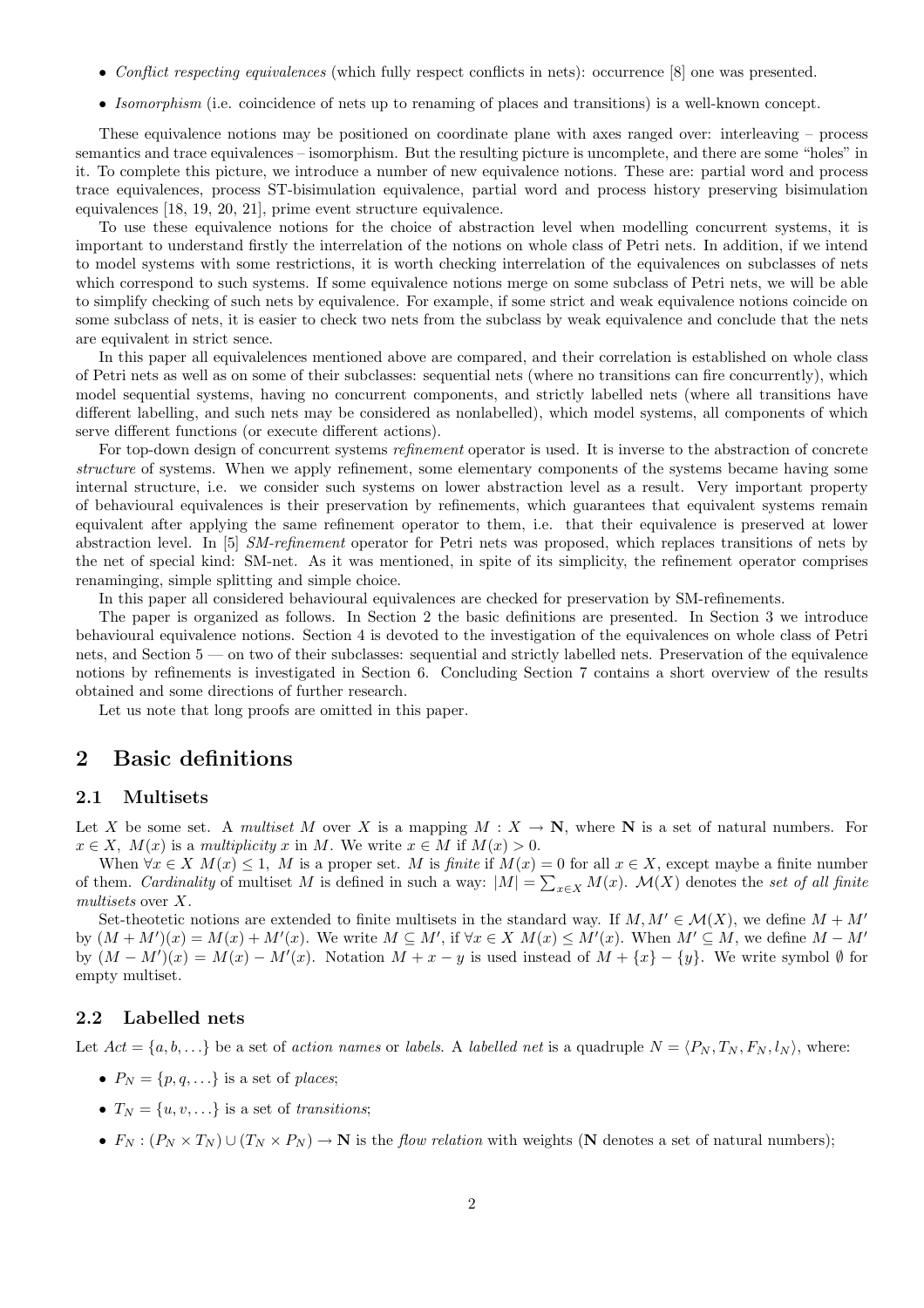•  $l_N : T_N \to Act$  is a *labelling* of transitions with action names.

Let  $N = \langle P_N, T_N, F_N, l_N \rangle$  be labelled net and  $X \subseteq P_N \cup T_N$ . A restriction of N on set X is a labelled net  $N|_X=$  $\langle P_N \cap X, T_N \cap X, F_N \lceil_{(X \times X)}, l_N \lceil_{(T_N \cap X)} \rangle$ . N' is a subset of N, denoted by  $N' \subseteq N$ , if  $\exists X \subseteq P_N \cup T_N \ N' = N \lceil_{X \setminus X} \cdot N' \rceil_{X \setminus X}$ 

Given a labelled net N and some transition  $t \in T_N$ , the precondition and postcondition t, notation respectively  $\bullet t$ and  $t^{\bullet}$ , are the multisets defined in such a way:  $({^{\bullet}t})(p) = F_N(p, t)$  and  $(t^{\bullet})(p) = F_N(t, p)$ . Analogous definitions are introduced for places:  $(\bullet p)(t) = F_N(t, p)$  and  $(p^{\bullet})(t) = F_N(p, t)$ . A transition t is unstable if  $\bullet t = \emptyset$ . A labelled net is stable if it has no unstable transitions. Further we will deal only with stable labelled nets. A labelled net  $N$  is  $acyclic$ , if there exists no sequence  $x_1, \ldots, x_n$ ,  $x_i \in P_N \cup T_N$  ( $1 \leq i \leq n$ ) s.t.  $F_N(x_{i-1}, x_i) > 0$  ( $1 \leq i \leq n$ ) and  $x_0 = x_n$ . A labelled net N is *ordinary* if  $\forall p \in P_N$  •p and  $p^{\bullet}$  are proper sets (not multisets). A labelled net N is *finite* if  $P_N \cup T_N$ is. Let °N = { $p \in P_N$  |  $\bullet_p = \emptyset$ } is a set of *initial (input)* places of N and  $N^{\circ} = \{p \in P_N \mid p^{\bullet} = \emptyset\}$  is a set of final (output) places of N.

Given labelled nets  $N = \langle P_N, T_N, F_N, l_N \rangle$  and  $N' = \langle P_{N'}, T_{N'}, F_{N'}, l_{N'} \rangle$ .

A mapping  $\beta : N \to N'$  is an *isomorphism* between N and N', notation  $\beta : N \simeq N'$ , if:

1. β is a bijection s.t.  $\beta(P_N) = P_{N'}$  and  $\beta(T_N) = T_{N'}$ ;

2. 
$$
\forall t \in T_N \ l_N(t) = l_{N'}(\beta(t));
$$

3.  $\forall t \in T_N \bullet \beta(t) = \beta(\bullet t) \text{ and } \beta(t) \bullet \beta(t).$ 

Labelled nets N and N' are isomorphic, notation  $N \simeq N'$ , if there exists an isomorphism  $\beta : N \simeq N'$ .

Let  $N = \langle P_N, T_N, F_N, l_N \rangle$  be acyclic ordinary labelled net and  $x, y \in P_N \cup T_N$ . Let us introduce the following notions.

- $x \prec_N y \Leftrightarrow x F_N^* y$ , where  $F_N^*$  is a transitive closure of  $F_N$  (strict causal dependence relation);
- $x \preceq_N y \Leftrightarrow (x \preceq_N y) \vee (x = y)$  (causal dependence relation);
- $x \diamondsuit_N y \Leftrightarrow (x \prec_N y) \vee (y \prec_N x)$  (linear ordering relation);
- $x \#_N y \Leftrightarrow \exists t, u \in T_N$   $(t \neq u, \text{ }^{\bullet} t \cap \text{ }^{\bullet} u \neq \emptyset, t \preceq_N x, u \preceq_N y)$  (conflict relation);
- $\downarrow_N x = \{y \in P_N \cup T_N \mid y \prec_N x\}$  (a set of *strict predecessors* of x).

Let  $X \subseteq P_N \cup T_N$ . A set X is left-closed in N, if  $\forall x \in X \mid N \ x \subseteq X$ . A set X is conflict-free in N, if  $\forall x, y \in X \neg (x \#_N y)$ . A configuration of N is a finite left-closed conflict-free set  $X \subseteq P_N \cup T_N$  s.t. °N  $\subseteq X$  and  $\forall t \in T_N \cap X$   $t^{\bullet} \subseteq X$ . A computation of N is its subnet  $N[x]$ , where X is a configuration of N.

### 2.3 Marked nets

Let N be a labelled net. A marking of N is a multiset  $M \in \mathcal{M}(P_N)$ . A marked net (net) is a tuple  $N =$  $\langle P_N, T_N, F_N, l_N, M_N \rangle$  where  $\langle P_N, T_N, F_N, l_N \rangle$  is a labelled net and  $M_N \in \mathcal{M}(P_N)$  is an *initial marking*. Let  $M \in \mathcal{M}(P_N)$  $\mathcal{M}(P_N)$  be a marking of a net N. A transition  $t \in T_N$  is *firable* in M, if  $\bullet t \subseteq M$ . If t is firable in M, firing it yields a new marking  $M' = M - \cdot t + t^{\bullet}$ , notation  $M \stackrel{t}{\rightarrow} M'$ . We write  $M \rightarrow M'$ , if  $M \stackrel{t}{\rightarrow} M'$  for some t. A marking  $M'$  of a net N is reachable from marking  $M$  of the net, if:

- 1.  $M' = M$  or
- 2. there exists a reachable from M marking  $M''$  of a net N s.t.  $M'' \to M'$ .

A marking M of a net N is reachable, if it is reachable from  $M_N$ . Mark $(N, M)$  denotes a set of all reachable from M markings of a net N, and  $Mark(N)$  — a set of all reachable markings of a net N.

#### 2.4 Partially ordered sets

A labelled partially ordered set (lposet) is a triple  $\rho = \langle X, \prec, l \rangle$ , where:

- $X = \{x, y, \ldots\}$  is some set;
- $\prec \subseteq X \times X$  is a strict partial order (irreflexive transitive relation) over X;
- $l : X \rightarrow Act$  is a *labelling* function.

Let  $x \in X$ . Then  $\downarrow x = \{y \in X \mid y \prec x\}$  is a set of *strict predecessors* of x. Let  $\rho = \langle X, \prec, l \rangle$  and  $\rho' = \langle X', \prec', l' \rangle$  be lposets.

A mapping  $\beta: X \to X'$  is a *label-preserving bijection* between  $\rho$  and  $\rho'$ , notation  $\beta: \rho \approx \rho'$ , if: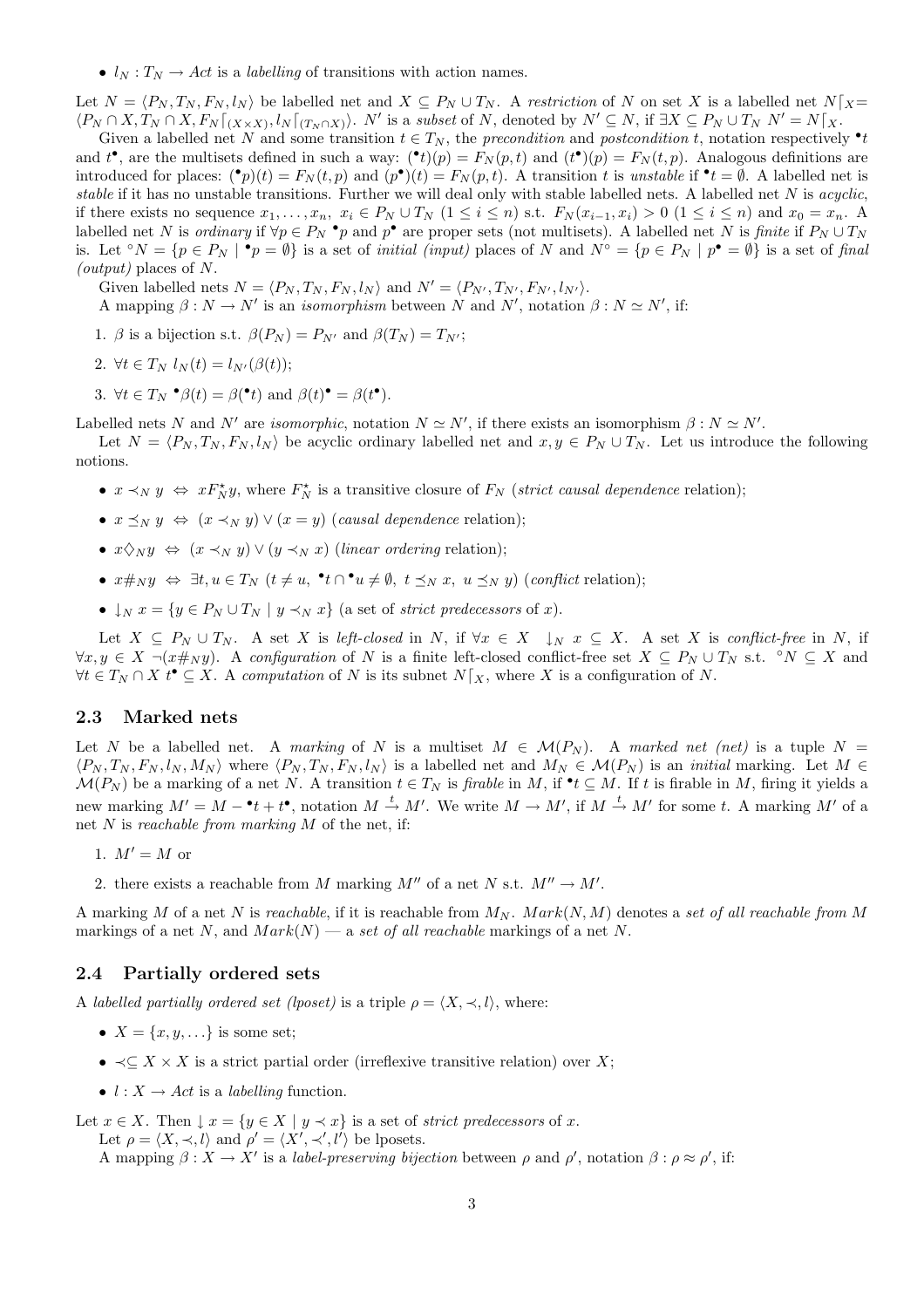- 1.  $\beta$  is a bijection;
- 2.  $\forall x \in X$   $l(x) = l'(\beta(x)).$

We write  $\rho \approx \rho'$ , if there exists a label-preserving bijection  $\beta : \rho \approx \rho'$ .

A mapping  $\beta: X \to X'$  is a homomorphism between  $\rho$  and  $\rho'$ , notation  $\beta: \rho \sqsubseteq \rho'$ , if:

- 1.  $\beta$  :  $\rho \approx \rho'$ ;
- 2.  $\forall x, y \in X \ x \prec y \ \Rightarrow \ \beta(x) \prec' \beta(y).$

We write  $\rho \sqsubseteq \rho'$ , if there exists a homomorphism  $\beta : \rho \sqsubseteq \rho'$ .

A mapping  $\beta: X \to X'$  is an *isomorphism* between  $\rho$  and  $\rho'$ , notation  $\beta: \rho \simeq \rho'$ , if  $\beta: \rho \sqsubseteq \rho'$  and  $\beta^{-1}: \rho' \sqsubseteq \rho$ . Lposets  $\rho$  and  $\rho'$  are *isomorphic*, notation  $\rho \simeq \rho'$ , if there exists an isomorphism  $\beta : \rho \simeq \rho'$ .

Partially ordered multiset (pomset) is an isomorphism class of lposets.

### 2.5 Event structures

A labelled event structure (LES) is a quadruple  $\xi = \langle X, \prec, \#, l \rangle$ , where:

- $X = \{x, y, \ldots\}$  is a set of events;
- $\prec \subseteq X \times X$  is a strict partial order, a *causal dependence* relation, which satisfies to the principle of *finite causes*:  $\forall x \in X \mid \downarrow x \mid < \infty;$
- $\bullet \# \subseteq X \times X$  is an irreflexive symmetrical conflict relation, which satisfies to the principle of conflict heredity:  $\forall x, y, z \in X \ x \# y \prec z \Rightarrow x \# z;$
- $l : X \rightarrow Act$  is a *labelling* function.

Let  $Y \subseteq X$ . A set Y is left-closed in  $\xi$ , if  $\forall x \in Y \; \downarrow x \subseteq Y$ . A set Y is conflict-free in  $\xi$ , if  $\forall x, y \in Y \; \neg(x \# y)$ . A configuration of LES  $\xi$  is a finite left-closed conflict-free set  $Y \subseteq X$ . A computation of LES  $\xi$  is lposet  $\rho = \langle Y, \prec \rangle$  $\bigcap (Y \times Y), l[\gamma]$ , where Y is a configuration of ξ.

Let  $\xi = \langle X, \prec, \#, l \rangle$  and  $\xi' = \langle X', \prec', \#', l' \rangle$  be LES.

A mapping  $\beta: X \to X'$  is an *isomorphism* between  $\xi$  and  $\xi'$ , notation  $\beta: \xi \simeq \xi'$ , if:

- 1.  $\beta$  is a bijection;
- 2.  $\forall x \in X \; l(x) = l'(\beta(x));$
- 3.  $\forall x, y \in X \ x \prec y \Leftrightarrow \beta(x) \prec' \beta(y);$
- 4.  $\forall x, y \in X \ x \# y \Leftrightarrow \beta(x) \#' \beta(y).$

LES  $\xi$  and  $\xi'$  are *isomorphic*, notation  $\xi \simeq \xi'$ , if there exists an isomorphism  $\beta : \xi \simeq \xi'$ . A prime event structure (PES) is an isomorphism class of LES.

### 3 Equivalence notions

#### 3.1 Equivalences based on C-processes

In this subsection we introduce definitions of equivalences based on C-processes, i.e. processes with causal nets [4].

#### 3.1.1 C-processes

A causal net is acyclic ordinary labelled net  $C = \langle P_C, T_C, F_C, l_C \rangle$ , s.t:

- 1.  $\forall r \in P_C \mid \mathbf{r} \leq 1$  and  $\vert r^{\bullet} \vert \leq 1$ , i.e. places are unbranched;
- 2.  $|\bigcup_{C} x| < \infty$ , i.e. a set of causes is finite.

The fundamental property of causal nets is known  $[2, 3]$ : if C is a causal net, then there exists a transition sequence  ${}^{\circ}C = L_0 \stackrel{v_1}{\rightarrow} \cdots \stackrel{v_n}{\rightarrow} L_n = C^{\circ}$  s.t.  $L_i \subseteq P_C$   $(0 \leq i \leq n)$ ,  $P_C = \cup_{i=0}^n L_i$  and  $T_C = \{v_1, \ldots, v_n\}$ . Such a sequence is called a full execution of C.

Given a net N and a causal net C. A mapping  $\varphi: P_C \cup T_C \to P_N \cup T_N$  is an embedding C into N, notation  $\varphi: C \to N$ , if: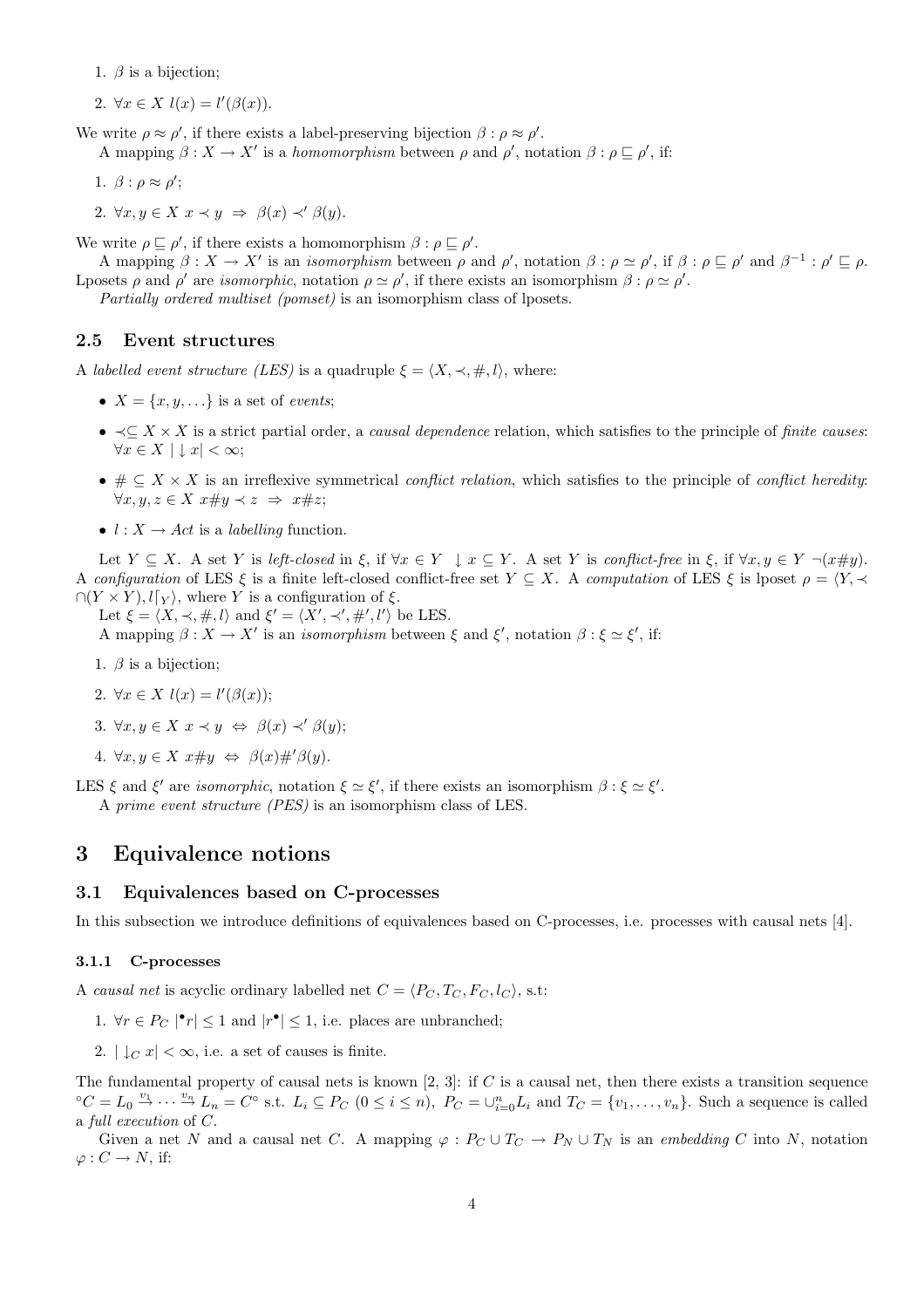- 1.  $\varphi(P_C) \in \mathcal{M}(P_N)$  and  $\varphi(T_C) \in \mathcal{M}(T_N)$ , i.e. sorts are preserved;
- 2.  $\forall v \in T_C$   $l_C(v) = l_N(\varphi(v))$ , i.e. labelling is preserved;
- 3.  $\forall v \in T_C \cdot \varphi(v) = \varphi(\cdot v)$  and  $\varphi(v) \cdot \varphi(v)$ , i.e. flow relation is respected.

Since embeddings respect the flow relation, if °C  $\stackrel{v_1}{\rightarrow} \cdots \stackrel{v_n}{\rightarrow} C^{\circ}$  is a full execution of C, then  $M = \varphi({}^{\circ}C) \stackrel{\varphi(v_1)}{\rightarrow} \cdots \stackrel{\varphi(v_n)}{\rightarrow} C^{\circ}$  $\varphi(C^{\circ}) = M'$  is a transition sequence in N, corresponding to this full execution, notation  $M \stackrel{C,\varphi}{\to} M'$ . Conversely, for any transition sequence  $M \stackrel{t_1}{\rightarrow} \cdots \stackrel{t_n}{\rightarrow} M'$  of a net N there exists a causal net C and an embedding  $\varphi : C \rightarrow N$  s.t.  $\overline{M} = \varphi({}^{\circ}C), \ M' = \varphi(C^{\circ}), \ t_i = \varphi(v_i) \ (0 \leq i \leq n) \text{ and } {}^{\circ}C \stackrel{v_1}{\rightarrow} \cdots \stackrel{v_n}{\rightarrow} C^{\circ} \text{ is a full execution of } C.$ 

A firable in marking M C-process (process) of a net N is a pair  $\pi = (C, \varphi)$ , where C is a causal net and  $\varphi : C \to N$ is an embedding s.t.  $M = \varphi({}^{\circ}C)$ . A firable in  $M_N$  process is a process of N. We write  $\Pi(N,M)$  for a set of all firable in marking M processes of a net N and  $\Pi(N)$  for a set of all processes of a net N. Further we will deal only with finite processes, i.e. processes having finite causal nets. An *initial* process of a net N is  $\pi_N = (C_N, \varphi_N) \in \Pi(N)$ , s.t.  $T_{C_N} = \emptyset$ . If  $\pi \in \Pi(N,M)$ , then firing of this process transforms a marking M into  $M' = M - \varphi({}^{\circ}C) + \varphi(C^{\circ}) =$  $\varphi(C^{\circ})$ , notation  $M \stackrel{\pi}{\rightarrow} M'$ . So, processes and reachable markings of a net N are connected in the following way:  $Mark(N, M) = {\varphi(C^{\circ}) \mid \pi = (C, \varphi) \in \Pi(N, M)}.$ 

Let  $\pi_1 = (C_1, \varphi_1)$ ,  $\pi_2 = (C_2, \varphi_2) \in \Pi(N)$ . A mapping  $\beta : P_{C_1} \cup T_{C_1} \to P_{C_2} \cup T_{C_2}$  is an *isomorphism* between  $\pi_1$ and  $\pi_2$ , notation  $\beta : \pi_1 \simeq \pi_2$ , if:

- 1.  $\beta$  :  $C_1 \simeq C_2$ ;
- 2.  $\forall x \in P_{C_1} \cup T_{C_1} \varphi_1(x) = \varphi_2(\beta(x)).$

Processes  $\pi_1$  and  $\pi_2$  are *isomorphic*, notation  $\pi_1 \simeq \pi_2$ , if there exists an isomorphism  $\beta : \pi_1 \simeq \pi_2$ .

Let  $\pi = (C, \varphi), \; \tilde{\pi} = (\tilde{C}, \tilde{\varphi}) \in \Pi(N), \; \hat{\pi} = (\tilde{C}, \tilde{\varphi}) \in \Pi(N, \varphi(C^{\circ})), \; C = \langle P_C, T_C, F_C, l_C \rangle, \; \tilde{C} = \langle P_{\tilde{C}}, T_{\tilde{C}}, F_{\tilde{C}}, l_{\tilde{C}} \rangle, \; \hat{C} = \langle P_C, T_C, I_C, \tilde{C} \rangle$  $\langle P_{\hat{C}}, T_{\hat{C}}, F_{\hat{C}}, l_{\hat{C}} \rangle.$ 

We write  $\pi \stackrel{\hat{\pi}}{\rightarrow} \tilde{\pi}$ , if:

- 1.  $P_C \cup P_{\hat{C}} = P_{\tilde{C}}, T_C \cup T_{\hat{C}} = T_{\tilde{C}}, F_C \cup F_{\hat{C}} = F_{\tilde{C}}, l_C \cup l_{\hat{C}} = l_{\tilde{C}};$
- 2.  $\varphi \cup \hat{\varphi} = \tilde{\varphi}$ .

In such a case  $\tilde{\pi}$  is an extension of  $\pi$  by process  $\hat{\pi}$ , and  $\hat{\pi}$  is an extending process for  $\pi$ . We write  $\pi \to \tilde{\pi}$ , if  $\pi \to \tilde{\pi}$  for some extending process  $\hat{\pi}$ .

A process  $\pi$  of a net N is maximal, if it can be extended by no process  $\pi = (C, \varphi)$  s.t.  $T_C \neq \emptyset$ . Let us denote a set of all maximal processes of a net N by  $\Pi_{max}(N)$ .

 $\tilde{\pi}$  is an extension of  $\pi$  by one action, if  $\pi \stackrel{\hat{\pi}}{\rightarrow} \tilde{\pi}$  and  $|T_{\hat{C}}| = 1$ . In such a case we write  $\pi \stackrel{v}{\rightarrow} \tilde{\pi}$  or  $\pi \stackrel{a}{\rightarrow} \tilde{\pi}$ , if  $T_{\hat{C}} = \{v\}$ and  $l_{\hat{C}}(v) = a$ .

 $\tilde{\pi}$  is an extension of  $\pi$  by multiset of actions or step, if  $\pi \stackrel{\hat{\pi}}{\to} \tilde{\pi}$  and  $\prec_{\hat{C}} = \emptyset$ . In such a case we write  $\pi \stackrel{V}{\to} \tilde{\pi}$  or  $\pi \stackrel{A}{\to} \tilde{\pi}$ , if  $T_{\hat{C}} = V$  and  $l_{\hat{C}}(T_{\hat{C}}) = A$ ,  $A \in \mathcal{M}(Act)$ .

Let us note that on the basis of any causal net C one can define lposet  $\rho_C = \langle T_C, \prec_N \cap (T_C \times T_C), l_C \rangle$ .

#### 3.1.2 Trace equivalences

An *interleaving trace* of a net N is a sequence  $a_1 \cdots a_n \in Act^*$  s.t.  $\pi_N \stackrel{a_1}{\rightarrow} \pi_1 \stackrel{a_2}{\rightarrow} \ldots \stackrel{a_n}{\rightarrow} \pi_n$ , where  $\pi_i \in \Pi(N)$   $(1 \leq i \leq n)$ and  $\pi_N$  is an initial process of N. SeqTraces(N) denotes a set of all interleaving traces of N. Nets N and N' are interleaving trace equivalent, notation  $N \equiv_i N'$ , if  $SeqTraces(N) = SeqTraces(N')$ .

A step trace of a net N is a sequence  $A_1 \cdots A_n \in (\mathcal{M}(Act))^*$  s.t.  $\pi_N \stackrel{A_1}{\rightarrow} \pi_1 \stackrel{A_2}{\rightarrow} \ldots \stackrel{A_n}{\rightarrow} \pi_n$ , where  $\pi_i \in \Pi(N)$   $(0 \leq i \leq n)$ n), and  $\pi_N$  is an initial process of N. StepTraces(N) denotes a set of all step traces of N. Nets N and N' are step trace equivalent, notation  $N \equiv_s N'$ , if  $StepTrace(N) = StepTrace(N')$ .

A pomset trace of a net N is a pomset  $\rho$ , an isomorphism class of lposet  $\rho_C$  for  $\pi = (C, f) \in \Pi(N)$ . We write  $\rho \sqsubseteq \rho'$ , if  $\rho_C \sqsubseteq \rho_{C'}$  for  $\rho_C \in \rho$  and  $\rho_{C'} \in \rho'$ . In such a case we say that pomset  $\rho$  is less sequential or more parallel than  $\rho'$ . Pomsets(N) denotes a set of all pomset traces of N. Nets N and N' are partial word trace equivalent, notation  $N \equiv_{pw} N'$ , if  $Pomsets(N) \sqsubseteq Pomsets(N')$  and  $Pomsets(N') \sqsubseteq Pomsets(N)$ , i.e. for any  $\rho' \in Pomsets(N')$  there exists  $\rho \in P \text{omsets}(N)$  s.t.  $\rho \sqsubseteq \rho'$  and vice versa. Nets N and N' are pomset trace equivalent, notation  $N \equiv_{\text{pom}} N'$ , if  $Pomsets(N) = Pomsets(N')$ .

A process trace of a net N is an isomorphism class of causal net C for  $\pi = (C, f) \in \Pi(N)$ . ProcessNets(N) denotes a set of all process traces of N. Nets N and N' are process trace equivalent, notation  $N \equiv_{pr} N'$ , if  $ProcessNets(N) =$  $ProcessNets(N').$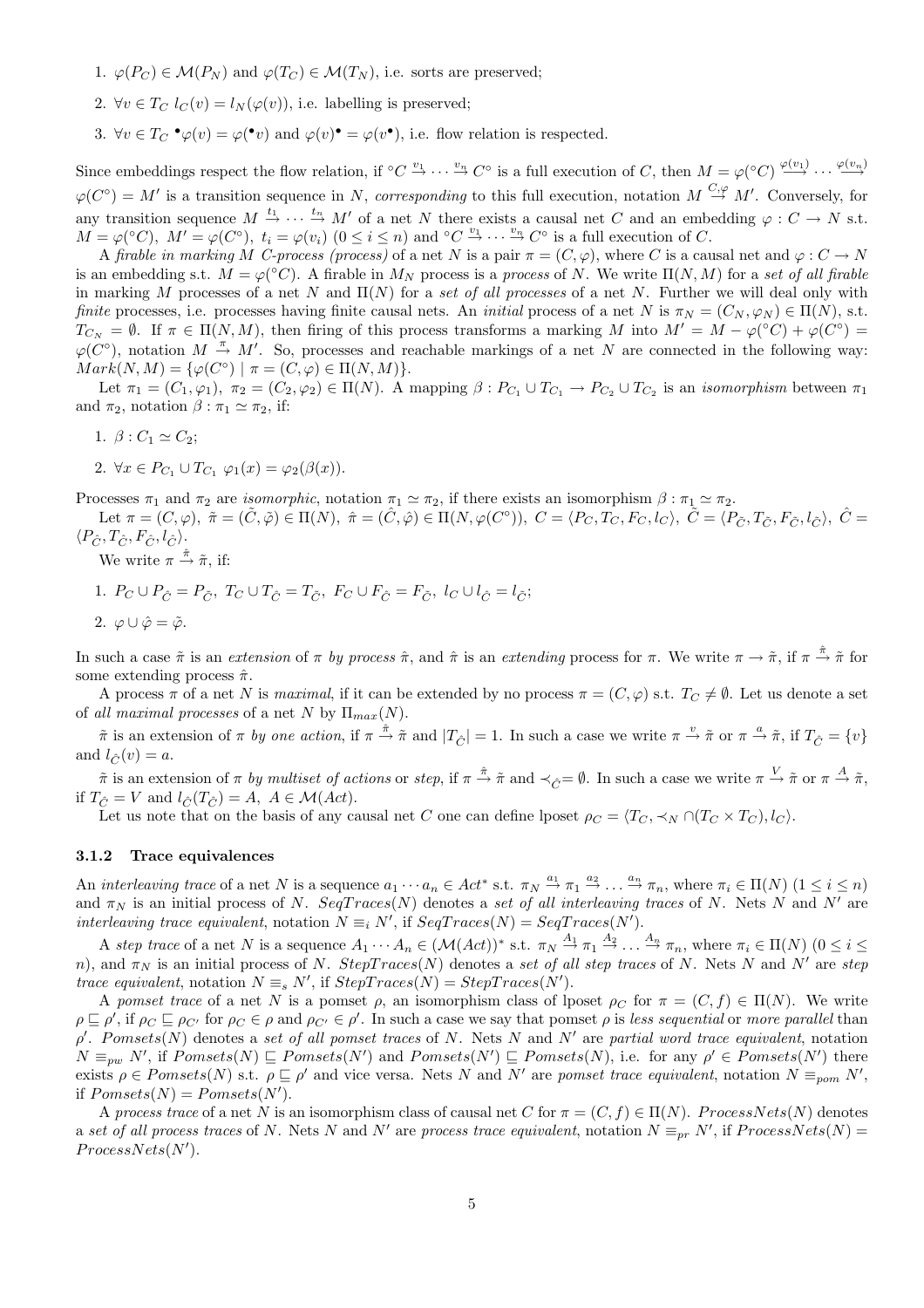#### 3.1.3 (Usual) bisimilation equivalences

A notation  $\mathcal{R}: N \rightarrow N'$  means that  $\mathcal R$  is a bisimulation of type  $\star$  ( $\star$ -bisimulation) between nets N and N'. Nets N and N' are called  $\star$ -bisimulation equivalent, notation  $N \rightarrow N'$ , if  $\mathcal{R} : N \rightarrow N'$  for some  $\star$ -bisimulation  $\mathcal{R}$ .

Let  $\mathcal{R} \subseteq \Pi(N) \times \Pi(N')$ . In the following definition  $\hat{\pi} = (\hat{C}, \hat{f}), \hat{\pi}' = (\hat{C}', \hat{f}')$ .

R is a  $\star$ -bisimulation between N and N',  $\star \in \{interleaving, step, partial word, pomset, process\}$ , notation R :  $N_{\underbrace{\longleftrightarrow} N'}$ ,  $\star \in \{i, s, pw, pom, pr\}$ , if:

- 1.  $(\pi_N, \pi_{N'}) \in \mathcal{R};$
- 2.  $(\pi, \pi') \in \mathcal{R}, \pi \stackrel{\hat{\pi}}{\rightarrow} \tilde{\pi},$ 
	- (a)  $|T_{\hat{C}}| = 1$ , if  $\star = i$ ;
	- (b)  $\prec_{\hat{C}} = \emptyset$ , if  $\star = s$ ;

then  $\exists \tilde{\pi}' : \pi' \stackrel{\hat{\pi}'}{\rightarrow} \tilde{\pi}', \ (\tilde{\pi}, \tilde{\pi}') \in \mathcal{R}$  and

- (a)  $\rho_{\hat{C}'} \sqsubseteq \rho_{\hat{C}}$ , if  $\star = pw$ ;
- (b)  $\rho_{\hat{C}} \simeq \rho_{\hat{C}}$ , if  $\star \in \{i, s, pom\};$
- (c)  $\hat{C} \simeq \hat{C}'$ , if  $\star = pr$ ;
- 3. As previous item but the roles of  $N$  and  $N'$  are reversed.

#### 3.1.4 ST-processes

ST-processes are introduced for the representation of states of nets supposing that transitions of the nets may have some internal structure or their occurrences have a duration.

A firable in marking M ST-process of a net N is a pair  $(\pi_E, \pi_P)$  s.t.  $\pi_E, \pi_P \in \Pi(N, M)$ ,  $\pi_P \stackrel{\pi_W}{\to} \pi_E$  and  $\forall v, w \in$  $T_{C_E}$   $v \prec_{C_E} w \Rightarrow v \in T_{C_P}$  In such a case  $\pi_E$  is a process which has started, i.e. all actions of  $\pi_E$  have started. A process  $\pi_P$  corresponds to the finished part of  $\pi_E$ , and  $\pi_W$  corresponds to the still working part. Clearly,  $\prec_{C_W} = \emptyset$ . A firable in  $M_N$  ST-process is an ST-process of a net N. ST –  $\Pi(N,M)$  denotes a set of all firable in M STprocesses of N, and  $ST - \Pi(N)$  denotes a set of all ST-processes of N. ( $\pi_N$ ,  $\pi_N$ ) is an initial ST-process of N. Let  $(\pi_E, \pi_P), (\tilde{\pi}_E, \tilde{\pi}_P) \in ST - \Pi(N)$ . We write  $(\pi_E, \pi_P) \to (\tilde{\pi}_E, \tilde{\pi}_P)$ , if  $\pi_E \to \tilde{\pi}_E$  and  $\pi_P \to \tilde{\pi}_P$ .

#### 3.1.5 ST-bisimulation equivalences

Let  $\mathcal{R} \subseteq ST - \Pi(N) \times ST - \Pi(N') \times \mathcal{B}$ , where  $\mathcal{B} = \{\beta \mid \beta : T_{C} \to T_{C'}$ ,  $\pi = (C, f) \in \Pi(N)$ ,  $\pi' = (C', f') \in \Pi(N')\}$ . In the following definition  $\pi_E = (C_E, f_E)$ ,  $\pi_P = (C_P, f_P)$ ,  $\pi'_E = (C'_E, f'_E)$ ,  $\pi'_P = (C'_P, f'_P)$ ,  $\pi = (C, f)$ ,  $\pi' = (C', f')$ . R is a  $\star$ -ST-bisimulation between N and N'  $\star$  ∈{interleaving, partial word, pomset, process}, notation R :

 $N_{\underbrace{\leftrightarrow} sT} N'$ ,  $\star \in \{i, pw, pom, pr\}$ , if:

- 1.  $((\pi_N, \pi_N), (\pi_{N'}, \pi_{N'}), \emptyset) \in \mathcal{R};$
- 2.  $((\pi_E, \pi_P), (\pi'_E, \pi'_P), \beta) \in \mathcal{R} \Rightarrow \beta : \rho_{C_E} \approx \rho_{C'_E}$  and  $\beta(T_{C_P}) = T_{C'_P};$
- $3. \; ((\pi_E, \pi_P), (\pi'_E, \pi'_P), \beta) \in \mathcal{R}, \; (\pi_E, \pi_P) \rightarrow (\tilde{\pi}_E, \tilde{\pi}_P) \; \Rightarrow \; \exists \tilde{\beta}, \; (\tilde{\pi}'_E, \tilde{\pi}'_P): \; (\pi'_E, \pi'_P) \rightarrow (\tilde{\pi}'_E, \tilde{\pi}'_P), \; \tilde{\beta} \lceil_{T_{C_E}} = \beta,$  $((\tilde{\pi}_E, \tilde{\pi}_P), (\tilde{\pi}'_E, \tilde{\pi}'_P), \tilde{\beta}) \in \mathcal{R}$ , and if  $\pi_P \stackrel{\pi}{\rightarrow} \tilde{\pi}_E, \pi'_F$  $\xrightarrow{\pi'} \tilde{\pi}'_E$  then:
	- (a)  $(\tilde{\beta}\vert_{T_C})^{-1}$ :  $\rho_{C'} \sqsubseteq \rho_C$ , if  $\star = pw$ ;
	- (b)  $\tilde{\beta} \big[ T_C : \rho_C \simeq \rho_{C'} , \text{ if } \star \in \{ \text{pom}, \text{pr} \};$
	- (c)  $C \simeq C'$ , if  $\star = pr$ ;
- 4. As previous item but the roles of  $N$  and  $N'$  are reversed.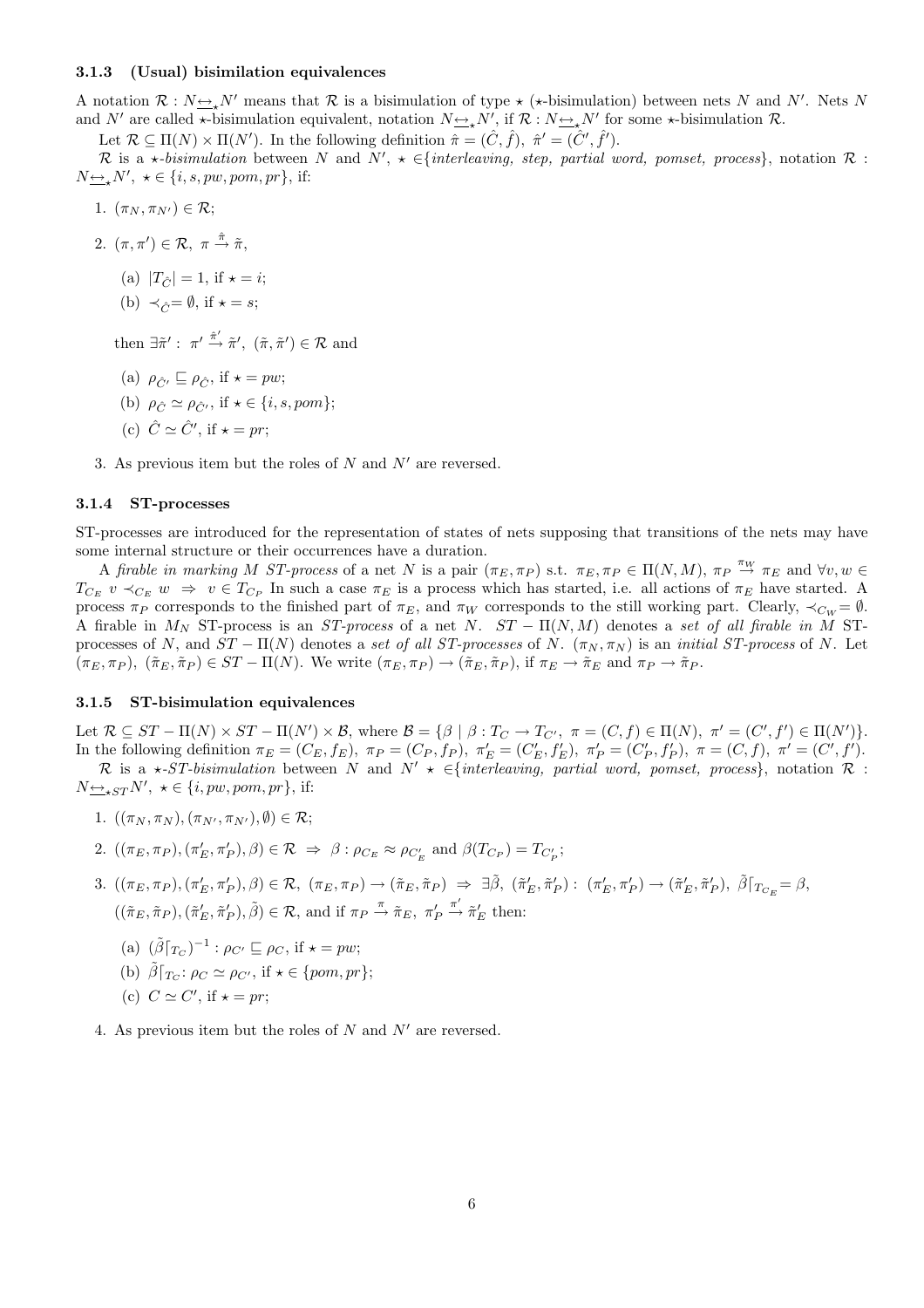#### 3.1.6 History preserving bisimulation equivalences

Let  $\mathcal{R} \subseteq \Pi(N) \times \Pi(N') \times \mathcal{B}$ , where  $\mathcal{B} = \{\beta \mid \beta : T_{C} \to T_{C'}$ ,  $\pi = (C, f) \in \Pi(N)$ ,  $\pi' = (C', f') \in \Pi(N')\}$ . In the following definition  $\pi = (C, f), \tilde{\pi} = (\tilde{C}, \tilde{f}), \pi' = (C', f'), \tilde{\pi}' = (\tilde{C}', \tilde{f}').$ 

R is a  $\star$ -history preserving bisimulation between N and  $N', \star \in$  {partial word, pomset, process}, notation  $N \rightarrow \star h N'$ ,  $\star \in \{pw, pom, pr\},\$ if:

- 1.  $(\pi_N, \pi_{N'}, \emptyset) \in \mathcal{R}$ : 2.  $(\pi, \pi', \beta) \in \mathcal{R} \Rightarrow \beta : \rho_C \approx \rho_{C'};$ 3.  $(\pi, \pi', \beta) \in \mathcal{R}, \ \pi \to \tilde{\pi} \Rightarrow \exists \tilde{\beta}, \ \tilde{\pi}' : \pi' \to \tilde{\pi}', \ \tilde{\beta} \big[ T_{\mathcal{C}} = \beta, \ (\tilde{\pi}, \tilde{\pi}', \tilde{\beta}) \in \mathcal{R} \text{ and }$ (a)  $\tilde{\beta}^{-1}$ :  $\rho_{\tilde{C'}} \sqsubseteq \rho_{\tilde{C}}$ , if  $\star = pw$ ; (b)  $\tilde{\beta}$  :  $\rho_{\tilde{C}} \simeq \rho_{\tilde{C}'}$ , if  $\star \in \{pom, pr\};$ (c)  $\tilde{C} \simeq \tilde{C}'$ , if  $\star = pr$ ;
- 4. As previous item but the roles of N and  $N'$  are reversed.

#### 3.2 Equivalences based on O-processes

In this subsection we introduce definitions of equivalences based on O-processes, i.e. processes with occurrence nets (branching processes, in terminology of [7]).

#### 3.2.1 O-processes

An *occurrence net* is an acyclic ordinary labelled net  $O = \langle P_O, T_O, F_O, l_O \rangle$ , s.t.:

- 1.  $\forall r \in P_O \mid \mathbf{r} \leq 1$ , i.e. there is no forward conflict;
- 2.  $\forall x \in P_0 \cup T_0 \neg (x \#_0 x)$ , i.e. conflict relation is irreflexive;
- 3.  $\forall x \in P_0 \cup T_0 \mid \downarrow o x \mid \infty$ , i.e. set of causes is finite.

Let us note that computations of occurrence net are its initial causal subnets.

Let  $O = \langle P_O, T_O, F_O, l_O \rangle$  be occurrence net and  $N = \langle P_N, T_N, F_N, l_N, M_N \rangle$  be some net. A mapping  $\psi : P_O \cup T_O \rightarrow$  $P_N \cup T_N$  is an embedding O into N, notation  $\psi: O \to N$ , if:

- 1.  $\psi(P_O) \in \mathcal{M}(P_N)$  and  $\psi(T_O) \in \mathcal{M}(T_N)$ . i.e. sorts are preserved;
- 2.  $\forall v \in T_O$   $l_O(v) = l_N(\psi(v))$ , i.e. labelling is preserved;
- 3.  $\forall v \in T_O \bullet \psi(v) = \psi(\bullet v)$  and  $\psi(v) \bullet \psi(v)$ , i.e. flow relation is respected;
- 4.  $\forall v, w \in T_O$  ( $\bullet v = \bullet w$ )  $\land (\psi(v) = \psi(w)) \Rightarrow v = w$ , i.e. there are no "superfluous" conflicts.

A firable in marking M O-process of a net N is a pair  $\varpi = (O, \psi)$ , where O is an occurrence net and  $\psi : O \to N$  is an embedding s.t.  $M = \psi({}^{\circ}O)$ . Let us note that marking M may be not reachable in general case. A firable in  $M_N$ O-process is O-process of a net N. We write  $\wp(N, M)$  for a set of all firable in marking M O-processes of a net N and  $\wp(N)$  for a set of all O-processes of a net N. Further we will deal only with finite O-processes, i.e. O-processes having finite occurrence nets. An *initial* O-process of a net N coincides with its initial C-process, i.e.  $\pi_N = \pi_N$ .

Let  $\varpi = (O_1, \psi_1), \ \varpi_2 = (O_2, \psi_2) \in \wp(N)$ . A mapping  $\beta : P_{O_1} \cup T_{O_1} \to P_{O_2} \cup T_{O_2}$  is an *isomorphism* between  $\varpi_1$ and  $\varpi_2$ , notation  $\beta : \varpi_1 \simeq \varpi_2$ , if:

1.  $\beta$  :  $O_1 \simeq O_2$ ;

2. 
$$
\forall x \in P_{O_1} \cup T_{O_1} \psi_1(x) = \psi_2(\beta(x)).
$$

O-processes  $\varpi_1$  and  $\varpi_2$  are *isomorphic*, notation  $\varpi_1 \simeq \varpi_2$ , if there exists an isomorphism  $\beta : \varpi_1 \simeq \varpi_2$ .

Let 
$$
\varpi = (\tilde{O}, \psi)
$$
,  $\tilde{\varpi} = (\tilde{O}, \tilde{\psi}) \in \varphi(N)$ ,  $\hat{\varpi} = (\hat{O}, \tilde{\psi}) \in \varphi(N, \psi(O^{\circ})), O = \langle P_O, T_O, F_O, l_O \rangle$ ,  $\tilde{O} = \langle P_{\tilde{O}}, T_{\tilde{O}}, F_{\tilde{O}}, l_{\tilde{O}} \rangle$ ,  
\n $\hat{O} = \langle P_{\hat{O}}, T_{\hat{O}}, F_{\hat{O}}, l_{\hat{O}} \rangle$ .

We write  $\varpi \stackrel{\hat{\varpi}}{\rightarrow} \tilde{\varpi}$ , if:

1. 
$$
P_O \cup P_{\hat{O}} = P_{\tilde{O}};
$$
  $T_O \cup T_{\hat{O}} = T_{\tilde{O}};$   $F_O \cup F_{\hat{O}} = F_{\tilde{O}};$   $l_O \cup l_{\hat{O}} = l_{\tilde{O}};$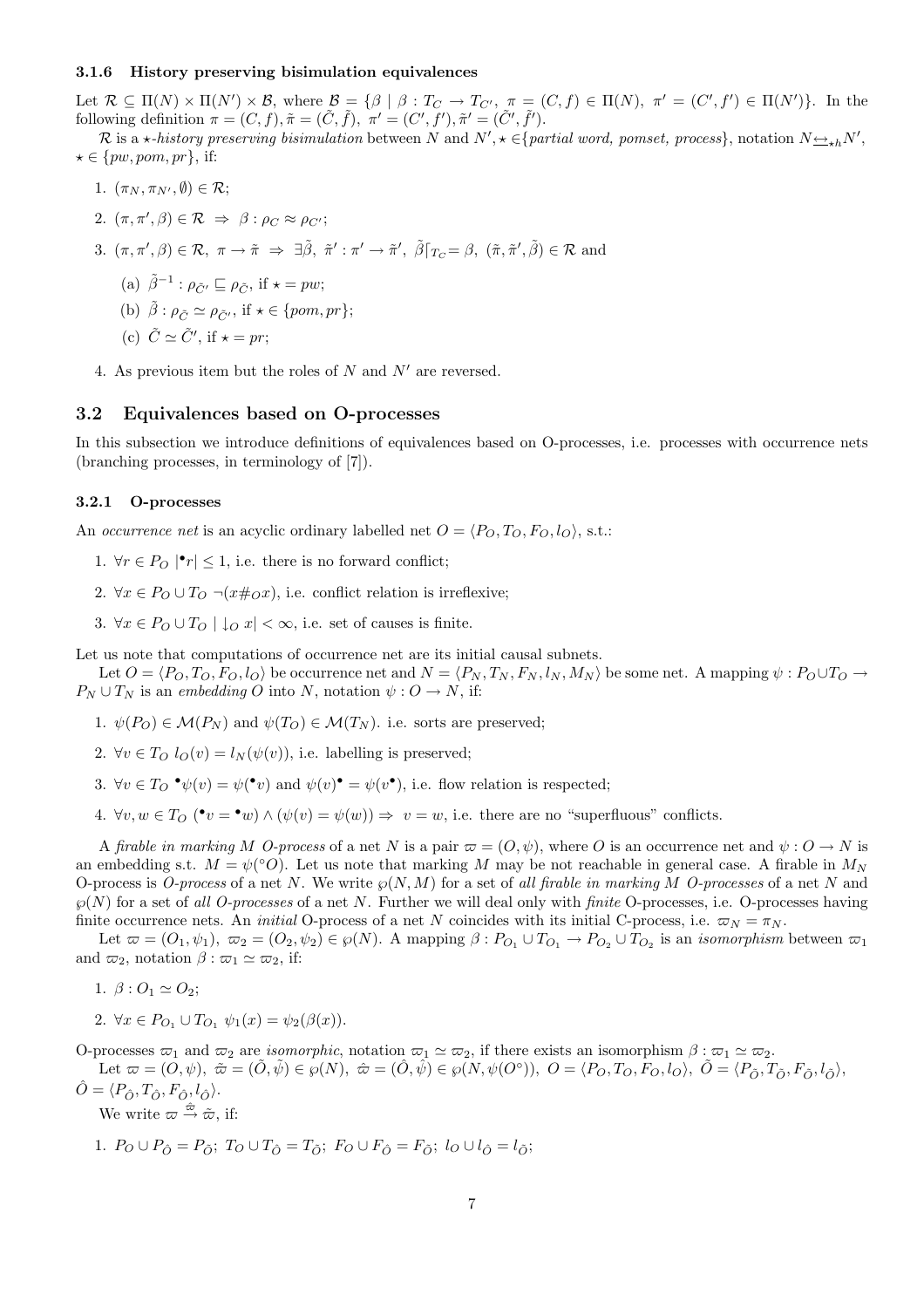

Figure 1: Correlation of equivalence notions on whole class of Petri nets

2.  $\psi \cup \hat{\psi} = \tilde{\psi}$ .

In such a case O-process  $\tilde{\varpi}$  is an extension of  $\varpi$  by O-process  $\hat{\varpi}$ , and  $\hat{\varpi}$  is an extending O-process for  $\varpi$ . We write  $\bar{\omega} \to \tilde{\omega}$ , if  $\bar{\omega} \stackrel{\hat{\omega}}{\to} \tilde{\omega}$  for some extending O-process  $\hat{\omega}$ .

An O-process  $\varpi$  of a net N is maximal, if it can be extended by no O-process  $\hat{\varpi} = (\hat{O}, \hat{\psi})$  s.t.  $T_{\hat{O}} \neq \emptyset$ . A set of all maximal O-processes of a net N, notation  $\wp_{max}(N)$ , consists ot the unique (up to isomorphism) O-process  $\overline{\omega}_{max} = (O_{max}, \psi_{max})$ . In such a case an isomorphism class of occurrence net  $O_{max}$  is an unfolding of a net N, notation  $\mathcal{U}(N)$ .

Let us note that on the basis of any occurrence net O one can define LES  $\xi_O = \langle T_O, \prec_O \cap (T_O \times T_O), \#_O \cap (T_O \times T_O) \rangle$  $T_O$ ,  $l_O$ . Then on the basis of unfolding  $U(N)$  of a net N one can define PES  $\mathcal{E}(N) = \xi_{U(N)}$  which is an isomorphism class of LES  $\xi_O$  for  $O \in \mathcal{U}(N)$ .

#### 3.2.2 Conflict respecting equivalences

A PES-trace of a net N is PES  $\xi$ , an isomorphism class of LES  $\xi_O$  for  $\varpi = (O, \psi) \in \wp(N)$ . PEStructs(N) denotes a set of all PES-traces of a net N. Nets N and N' are PES-equivalent, notation  $N \equiv_{pes} N'$ , if  $PEStructs(N) =$ PEStructs(N'). Let us note that we can change this requirement by  $\mathcal{E}(N) = \mathcal{E}(N')$  due to the uniqueness of maximal O-process.

An occurrence trace of a net N is an isomorphism class of occurrence net O for  $\varpi = (O, \psi) \in \varphi(N)$ . OccNets(N) denotes a set of all occurrence traces of a net N. Nets N and N' are occurrence equivalent notation  $N \equiv_{occ} N'$ , if  $OccNets(N) = OccNets(N')$ . Let us note that we can change this requirement by  $\mathcal{U}(N) = \mathcal{U}(N')$  due to the uniqueness of maximal O-process.

### 4 Comparing equivalence notions on whole class of Petri nets

Theorem 1 Let  $\leftrightarrow \in \{\equiv, \underline{\leftrightarrow}, \simeq\}$  and  $\star, \star \star \in \{i, s, pw, pom, pr, iST, pwST, pomST, prST, pwh, pomh, prh, pes, occ\}.$ For nets N and N' N  $\leftrightarrow$ , N'  $\Rightarrow$  N  $\leftrightarrow$ <sub>\*\*</sub> N' iff there exists a directed path from  $\leftrightarrow$ <sub>\*</sub> to  $\leftrightarrow$ <sub>\*\*</sub> in the graph in Figure 1.

*Proof.*  $\Leftarrow$  See [18] and the following substantiations.

- Implication  $\equiv_{occ} \rightarrow \equiv_{pes}$  is valid since PES of isomorphic occurrence nets coincide.
- Implication  $\equiv_{pes} \rightarrow \underline{\leftrightarrow}_{pomh}$  is proved as follows. Let  $\varpi = (O, \psi) \in \wp_{max}(N)$ ,  $\varpi' = (O', \psi') \in \wp_{max}(N')$ ,  $\gamma : \xi_O \simeq \pi'$  $\xi_{O'}$ . We have  $\mathcal{R}: N \rightarrow p_{comb} N'$ , where relation  $\mathcal{R}$  is defined in the following way. Let  $\pi = (C, \varphi), \pi' = (C', \varphi'),$ then  $(\pi, \pi', \beta) \in \mathcal{R} \Leftrightarrow [C]$  is a computation of  $O, \varphi = \psi|_{(P_C \cup T_C)}, C'$  is a computation of  $O', \varphi' = \psi'|_{(P_{C'} \cup T_{C'})}$ s.t.  $\gamma|_{T_C}: \rho_C \simeq \rho_{C'}$ ,  $\beta = \gamma|_{T_C}$ .
- Implication  $\equiv_{occ} \to \longrightarrow_{prh}$  is proved as follows. Let  $\varpi = (O, \psi) \in \wp_{max}(N)$ ,  $\varpi' = (O', \psi') \in \wp_{max}(N')$ ,  $\gamma : O \simeq$ O'. We have  $\mathcal{R}: N \rightarrow p_{r} N'$ , where relation  $\mathcal{R}$  is defined in the following way. Let  $\pi = (C, \varphi), \pi' = (C', \varphi'),$ then  $(\pi, \pi', \beta) \in \mathcal{R} \Leftrightarrow [C \text{ is a computation of } O, \varphi = \psi|_{(P_C \cup T_C)}, C' \text{ is a computation of } O', \varphi' = \psi|_{(P_C \cup T_{C'})}$ s.t.  $\gamma|_{(P_C \cup T_C)}$ :  $C \simeq C', \beta = \gamma|_{T_C}$ .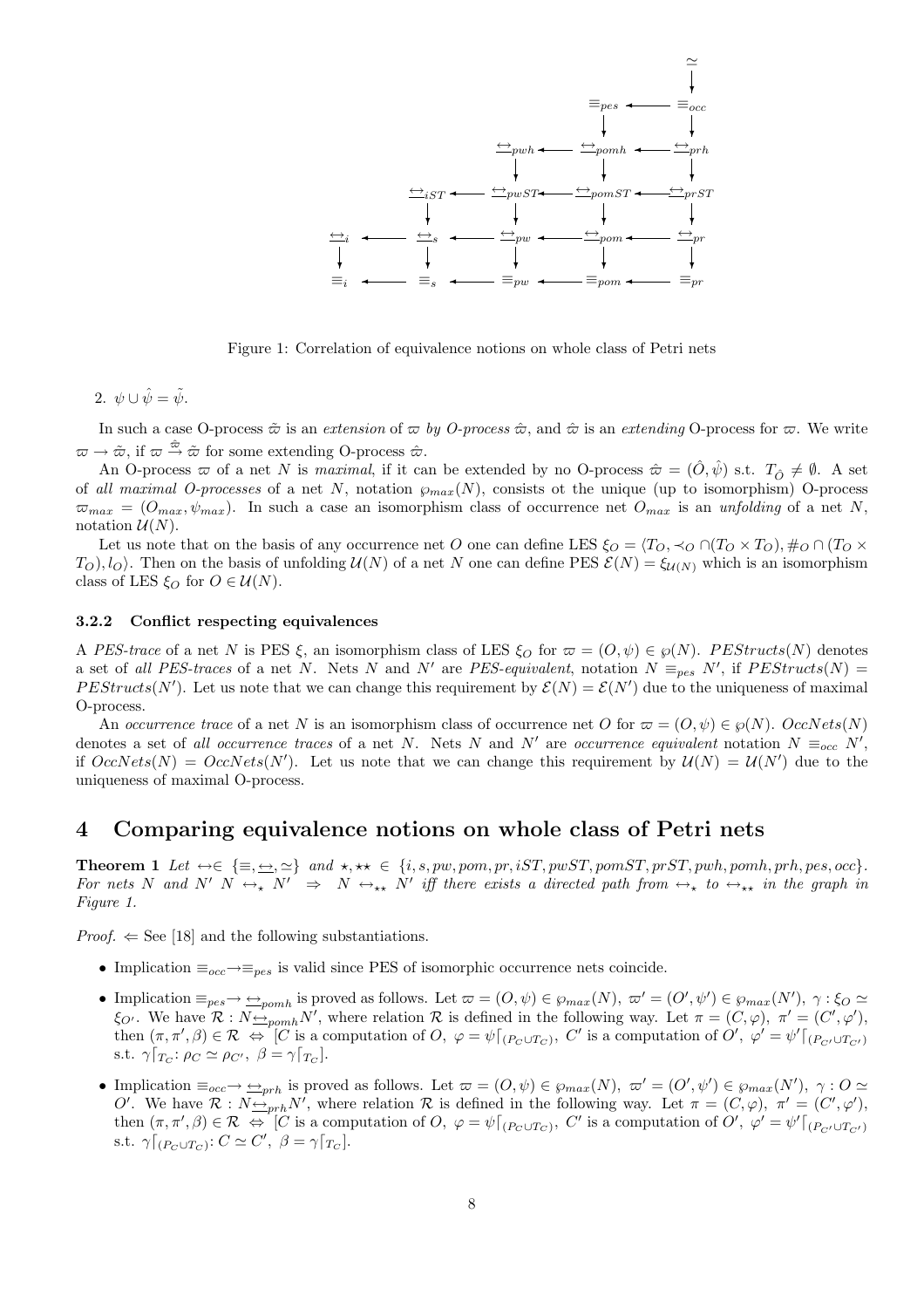• Implication  $\approx \rightarrow \equiv_{occ}$  is valid since unfoldings of isomorphic nets coincide.

 $\Rightarrow$  Impossibility to draw any additional arrow in Figure 1 is proved by the following examples on nets.

- In Figure 2(a)  $N \rightarrow N'$ , but  $N \not\equiv_s N'$ , since only in N actions a and b can happen concurrently.
- In Figure 2(e)  $N \rightarrow_{iST} N'$ , but  $N \not\equiv_{pw} N'$ , since the pomset corresponds to the net N s.t. even less sequential pomset is not in  $N'$ .
- In Figure 2(c)  $N \rightarrow_{pwh} N'$ , but  $N \not\equiv_{pom} N'$ , since only in net N action b can depend on action a.
- In Figure 2(d)  $N \equiv_{pes} N'$ , but  $N \not\equiv_{pr} N'$ , since N is causal net which is not isomorphic to N' (because of additional output place).
- In Figure 2(b)  $N \equiv_{pr} N'$ , but  $N \not\Longrightarrow_i N'$ , since only in net N action a can happen so that action b can not happen afterwards.
- In Figure 3(a)  $N \nightharpoonup_{pr} N'$ , but  $N \nightharpoonup_{i} \nightharpoonup_{i} N'$ , since only in net N' action a can start so that no action b can begin working until a finishes.
- In Figure 3(b)  $N \rightarrow p_{rST} N'$ , but  $N \not\rightarrow p_{wh} N'$ , since only in net N' after action a action b can happen so that action c must depend on a.
- In Figure 3(c)  $N \rightarrow p_{rh}N'$ , but  $N \not\equiv_{pes} N'$ , since only net N' is corresponded by PES with two conflict actions a.
- In Figure 3(d)  $N \equiv_{occ} N'$ , but  $N \not\cong N'$ , since unfirable transitions of nets N and N' are labelled by different actions  $(a \text{ and } b)$ .

### 5 Comparing equivalence notions on subclasses of Petri nets

#### 5.1 Sequential nets

A sequential net is a net  $N = \langle P_N, T_N, F_N, l_N, M_N \rangle$  s.t.  $\forall \pi = (C, \varphi) \in \Pi(N)$   $\forall v, w \in T_C$   $(v \diamondsuit_C w)$  (i.e.  $\prec_C$  is a total ordering on transitions of causal net C).

**Proposition 1** For sequential nets  $N$  and  $N'$ :

1. 
$$
N \equiv_i N' \Leftrightarrow N \equiv_{\text{pom}} N';
$$

2. 
$$
N \underline{\leftrightarrow}_i N' \Leftrightarrow N \underline{\leftrightarrow}_{pomh} N'.
$$

Proof.

 $1. \Leftarrow$  By Theorem 1.

 $\Rightarrow$  Let  $N \equiv_i N'$ , then  $SeqTraces(N) = SeqTraces(N')$ . To prove  $N \equiv_{pom} N'$ , it is sufficient to establish the equality  $Pomsets(N) = Pomsets(N')$ . It follows immediately, since  $Pomsets(N)$  and  $Pomsets(N')$  are totally ordered multisets (chains), and there is on-to-one correspondence between  $SeqTrace(N)$  and  $Pomsets(N)$  $(SeqTraces(N')$  and  $Pomsets(N')$  respectively).

2. See [5].  $\square$ 

**Theorem 2** Let  $\leftrightarrow \in \{\equiv, \leftrightarrow, \simeq\}$  and  $\star, \star \star \in \{i, pr, prST, prh, pes, occ\}$ . For sequential nets N and N' N  $\leftrightarrow_{\star} N' \Rightarrow$  $N \leftrightarrow_{\star\star} N'$  iff there exists a directed path from  $\leftrightarrow_{\star}$  to  $\leftrightarrow_{\star\star}$  in the graph in Figure 4.

*Proof.*  $\Leftarrow$  By Theorem 1.

 $\Rightarrow$  Impossibility to draw any additional arrow in Figure 4 is proved by the following examples on sequential nets.

- In Figure 2(d)  $N \equiv_{pes} N'$ , but  $N \not\equiv_{pr} N'$ .
- In Figure 2(b)  $N \equiv_{pr} N'$ , but  $N \not\Longrightarrow_i N'$ .
- In Figure 5(a)  $N \nightharpoonup_{pr} N'$ , but  $N \nightharpoonup_{pr} ST'$ , since only in net N' process with action a can start so that it can be extended by process with action  $b$  in the only way (i.e. so that extended process be unique).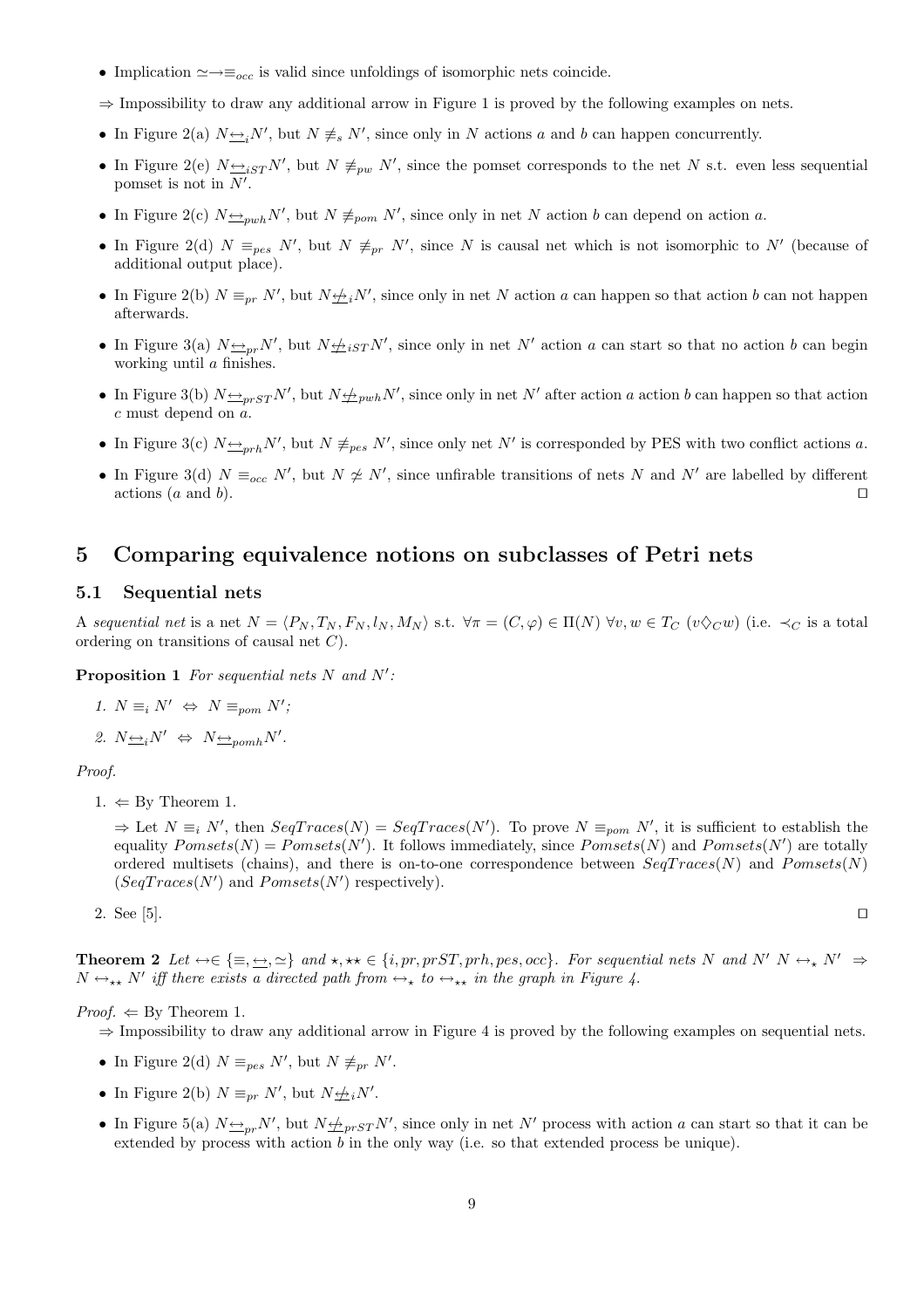

Figure 2: Examples on Petri nets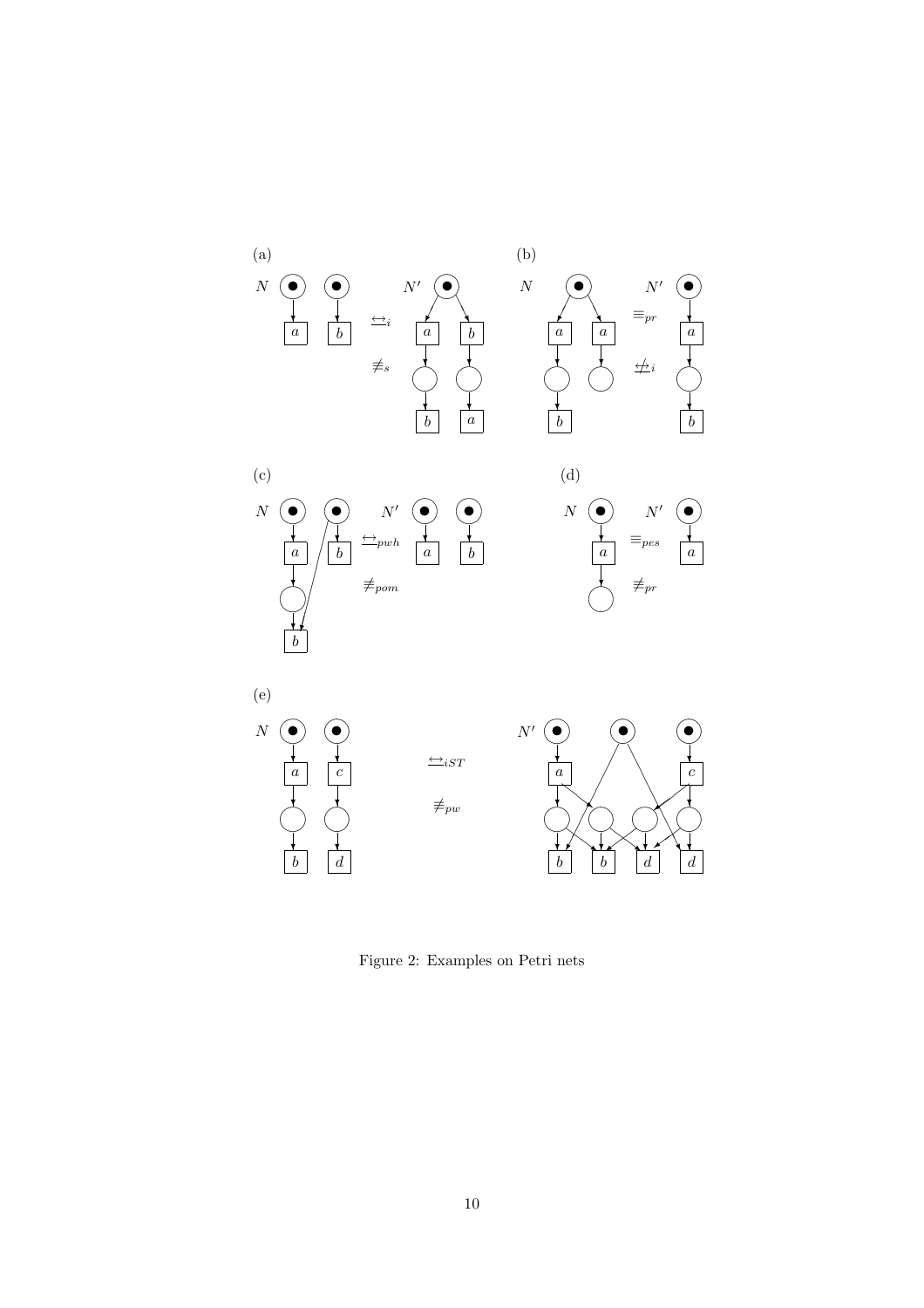

Figure 3: Examples on Petri nets (continued)



Figure 4: Correlation of equivalence notions on sequential nets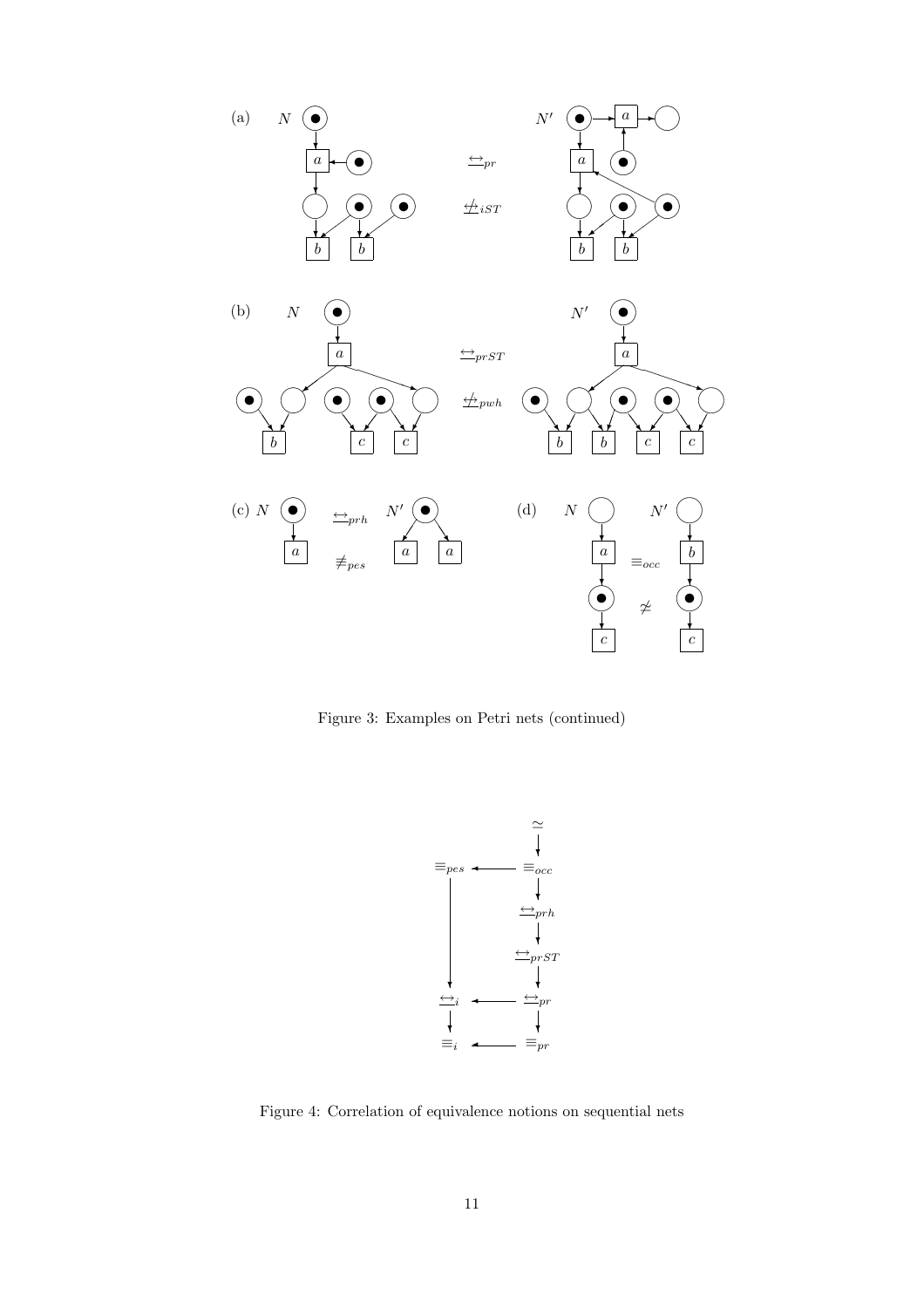

Figure 5: Examples on sequential nets

- In Figure 5(b)  $N \nightharpoonup_{prST} N'$ , but  $N \nightharpoonup_{prh} N'$ , since only in net N' there is process with actions a and b s.t. it can be extended by process with action  $c$  in the only way. (i.e. so that connection of causal net with action  $c$  and a-containing subnet of causal net with actions a and b be unique).
- In Figure 3(c)  $N \underline{\leftrightarrow}_{prh} N'$ , but  $N \not\equiv_{pes} N'$ .
- In Figure 3(d)  $N \equiv_{occ} N'$ , but  $N \not\cong N'$ . The contract of the contract of the contract of the contract of the contract of  $\Box$

#### 5.2 Strictly labelled nets

A strictly labelled net is a net  $N = \langle P_N, T_N, F_N, l_N, M_N \rangle$  s.t.  $\forall t, u \in T_N$   $t \neq u \Rightarrow l_N(t) \neq l_N(u)$  (i.e. its labelling function is injective).

**Proposition 2** For strictly labelled nets N and  $N'$ :

- 1.  $N \equiv_{\star} N' \Leftrightarrow N \underline{\leftrightarrow}_{\star} N', \ \star \in \{i, pw, pom, pr\};$
- 2.  $N \equiv_s N' \Leftrightarrow N \rightarrow_{iST} N'.$

*Proof.* Omitted.  $\Box$ 

The following example demonstrates which equivalence notions do not merge on strictly labelled nets.

**Example 1** • In Figure 6(a)  $N \rightarrow N'$ , but  $N \not\equiv s N'$ , since only in net N actions a and b can happen concurrently.

- In Figure 6(b)  $N \triangleq_{pub} N'$ , but  $N \not\equiv_{pop} N'$ , since only in net N' action b can depend on action a.
- In Figure 2(d)  $N \equiv_{pes} N'$ , but  $N \not\equiv_{pr} N'$ .
- In Figure  $6(c)$   $N \triangleq_{pomST} N'$ , but  $N \triangleq_{pwh} N'$ , since only in net N' after action a action b can happen so that action c must depend on a.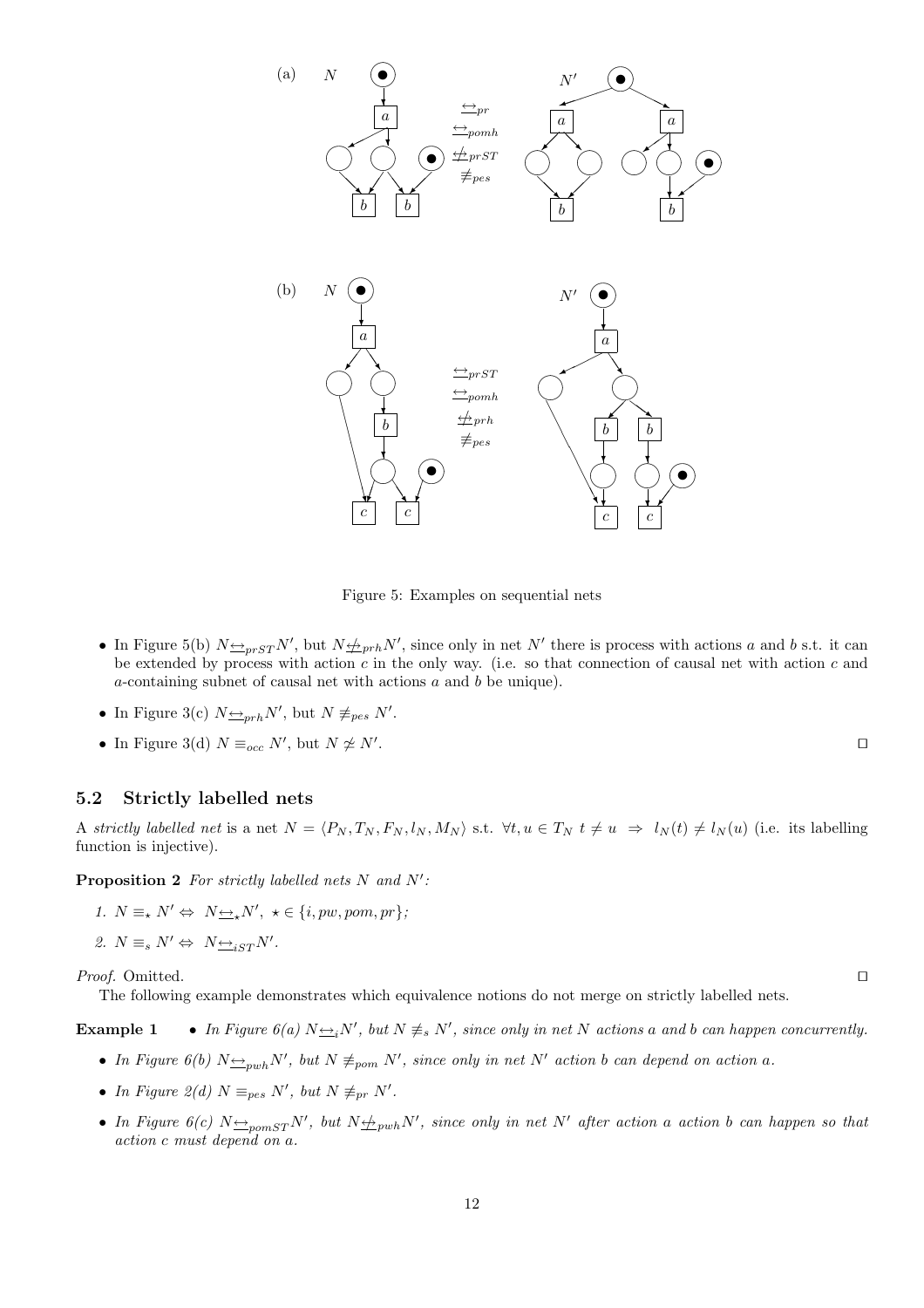

Figure 6: Examples on strictly labelled nets

- In Figure 6(d)  $N \rightarrow p_{rrh}N'$ , but  $N \not\equiv_{pes} N'$ , since only in unfolding of a net N' transitions with labels a and b have common input place. PES with conflict actions a and b corresponds to this unfolding.
- In Figure 3(d)  $N \equiv_{occ} N'$ , but  $N \not\cong N'$ .

### 6 Preservation of equivalence notions by refinements

An empty in/out net is a net  $D = \langle P_D, T_D, F_D, l_D, M_D \rangle$  s.t.:

- 1.  $\exists p_{in}, p_{out} \in P_D$  s.t.  $p_{in} \neq p_{out}$  and ° $D = \{p_{in}\}, D^{\circ} = \{p_{out}\}$ , i.e. net D has unique input and unique output place.
- 2.  $M_D = \{p_{in}\}\$ and  $\forall M \in Mark(D)$   $(p_{out} \in M \Rightarrow M = \{p_{out}\}\)$ , i.e. at the beginning there is unique token in  $p_{in}$ , and at the end there is unique token in  $p_{out}$ ;
- 3.  $p_{in}^{\bullet}$  and  $^{\bullet}p_{out}$  are proper sets (not multisets), i.e.  $p_{in}$  (respectively  $p_{out}$ ) represents a set of all tokens consumed (respectively produced) for any refined transition.

Let  $N = \langle P_N, T_N, F_N, l_N, M_N \rangle$  be some net,  $a \in l_N (T_N)$  and  $D = \langle P_D, T_D, F_D, l_D, M_D \rangle$  be empty in/out system. An empty in/out refinement, notation  $ref(N, a, D)$ , is (up to isomorphism) a net  $\overline{N} = \langle P_{\overline{N}}, T_{\overline{N}}, F_{\overline{N}}, I_{\overline{N}}, M_{\overline{N}} \rangle$ , s.t.:

1.  $P_{\overline{N}} = P_N \cup \{ \langle p, u \rangle \mid p \in P_D \setminus \{ p_{in}, p_{out} \}, u \in l_N^{-1}(a) \};$ 

2. 
$$
T_{\overline{N}} = (T_N \setminus l_N^{-1}(a)) \cup \{ \langle t, u \rangle \mid t \in T_D, u \in l_N^{-1}(a) \};
$$

3. 
$$
F_{\overline{N}}(\bar{x}, \bar{y}) = \begin{cases} F_N(\bar{x}, \bar{y}), & \bar{x}, \bar{y} \in P_N \cup (T_N \setminus l_N^{-1}(a)); \\ F_D(x, y), & \bar{x} = \langle x, u \rangle, \ \bar{y} = \langle y, u \rangle, \ u \in l_N^{-1}(a); \\ F_N(\bar{x}, u), & \bar{y} = \langle y, u \rangle, \ x \in \mathbf{L}_N^{-1}(a), \ y \in p_{in}^{\bullet}; \\ F_N(u, \bar{y}), & \bar{x} = \langle x, u \rangle, \ y \in \mathbf{L}_N^{-1}(a), \ x \in \mathbf{L}_N^{-1}(a), \\ 0, & \text{otherwise}; \end{cases}
$$

4. 
$$
l_{\overline{N}}(\overline{u}) = \begin{cases} l_N(\overline{u}), & \overline{u} \in T_N \setminus l_N^{-1}(a); \\ l_D(t), & \overline{u} = \langle t, u \rangle, t \in T_D, u \in l_N^{-1}(a); \end{cases}
$$
  
5. 
$$
M_{\overline{N}}(p) = \begin{cases} M_N(p), & p \in P_N; \\ 0, & \text{otherwise.} \end{cases}
$$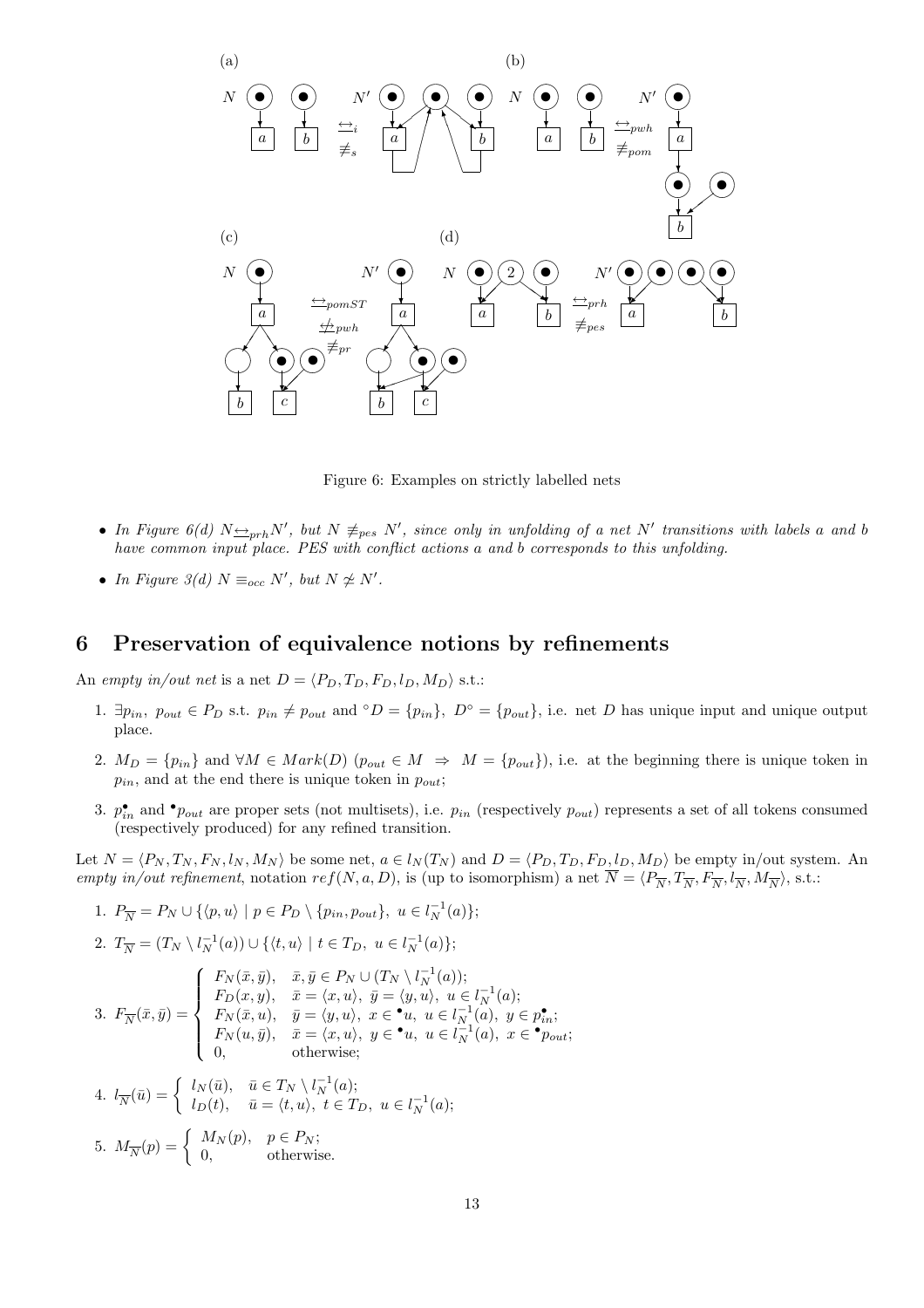

Figure 7: Equivalences from  $\equiv_i$  to  $\rightarrow_{s}$  are not preserved by SM-refinements

An SM-net is an empty in/out net  $D = \langle P_D, T_D, F_D, l_D, M_D \rangle$  s.t.  $\forall t \in T_D \mid \mathbf{t} \mid \leq 1$  and  $|t^{\bullet}| \leq 1$ . An SM-refinement is an empty in/out refinement  $ref(N, a, D)$  s.t. D is SM-net.

We say that some equivalence on nets is preserved by refinements, if equivalent nets remain equivalent after applying any refinement operator to them accordingly. Let us consider some examples which demonstrate that some considered in the paper equivalence notions are not preserved by SM-refinements.

**Example 2** • In Figure  $\gamma N \rightarrow N$ , but  $ref(N, c, D) \not\equiv_i ref(N', c, D)$ , since only in  $ref(N', c, D)$  the sequence of actions c<sub>1</sub> abc<sub>2</sub> can happen. Consequently, no equivalence from  $\equiv_i$  to  $\rightarrow$ <sub>s</sub> is preserved by SM-refinements.

- In Figure 8  $N_{\text{Sov}}N'$ , but  $ref(N, a, D) \neq ircf(N', a, D)$ , since only in  $ref(N', a, D)$  after occurrence of action  $a_1$  action b can not happen. Consequently, no equivalence from  $\implies$  to  $\implies$  is preserved by SM-refinements.
- In Figure 9  $N \rightarrow_{pub} N'$ , but  $ref(N, b, D) \not\rightarrow_{pub} ref(N', b, D)$ , since only in  $ref(N, b, D)$  after action a action  $b_1$  can happen so that action  $b_2$  must depend on a. Consequently, equivalence  $\implies_{pub}$  is not preserved by SMrefinements.

**Theorem 3** Let  $\leftrightarrow \in \{\equiv, \leftrightarrow, \simeq\}$  and  $\star \in \{i, s, pw, pom, pr, iST, pwsT, pomST, prST, pwh, pomh, prh, pes, occ\}.$  For nets  $N = \langle P_N, T_N, F_N, l_N, M_N \rangle$ ,  $N' = \langle P_{N'}, T_{N'}, F_{N'}, l_{N'}, M_{N'} \rangle$  s.t.  $a \in l_N(T_N) \cap l_{N'}(T_{N'})$  and SM-net  $D =$  $\langle P_D, T_D, F_D, l_D, M_D \rangle$  the following is valid:  $N \leftrightarrow_{\star} N' \Rightarrow ref(N, a, D) \leftrightarrow_{\star} ref(N', a, D)$  iff  $\leftrightarrow_{\star}$  is in oval in Figure 10.

#### *Proof.* Omitted.  $\Box$

Let us note that preservation of  $\rightarrow_{pomh}$  by SM-refinements was proved in [5]. Preservation by refinements of  $\rightarrow_{\star ST}$ ,  $\star \in \{i, pw, pom\}$  was established in [23], but it was done in the framework of event structures, and different refinement operator was used (for example, conflicts are not allowed in substituted event structure). For other equivalences our results seem to be new.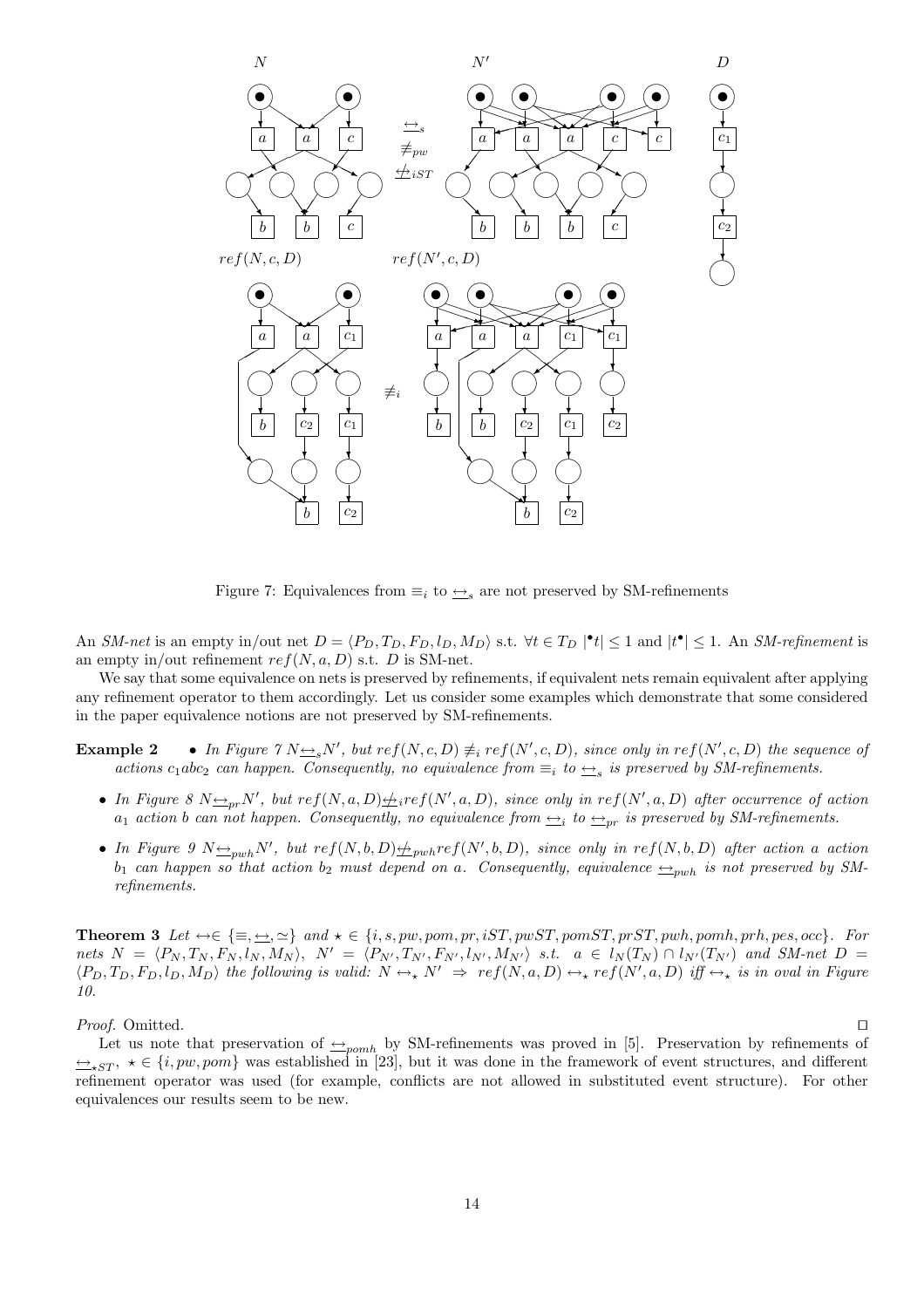

Figure 8: Equivalences from  $\triangleq_i$  to  $\triangleq_{pr}$  are not preserved by SM-refinements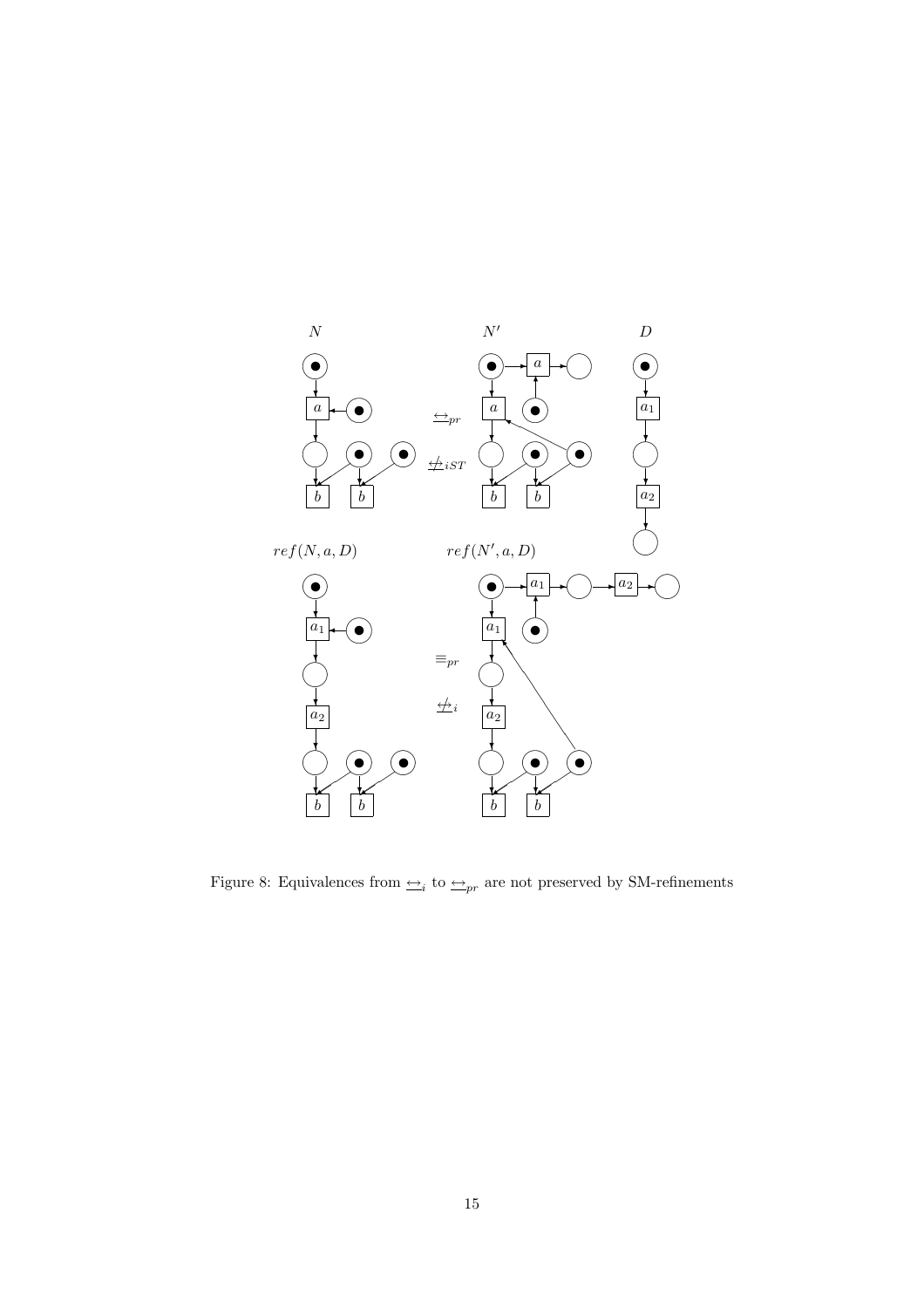

Figure 9: Equivalence  $\triangle_{pwh}$  is not preserved by SM-refinements



Figure 10: Preservation of equivalences by SM-refinements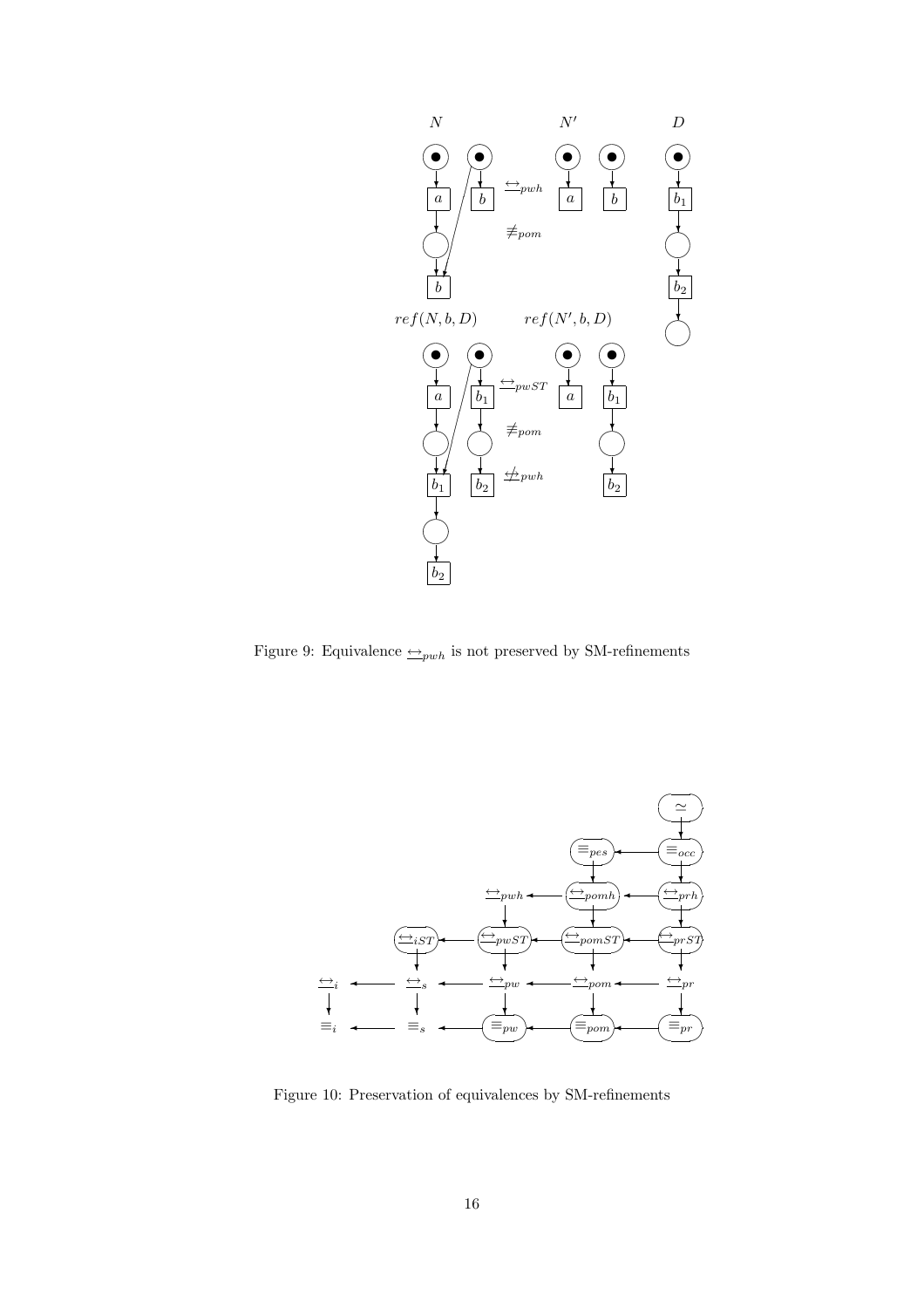# 7 Conclusion

In this paper we examined and supplemented by new ones a group of basic behavioural equivalences which can be used to consider systems that are modelled by Petri nets, at different abstraction levels. A correlation between all equivalence notions was investigated on whole class of Petri nets as well as on some of their subclasses: sequential nets and strictly labelled nets. All equivalences were checked for preservation by SM-refinements. So, we can use equivalence notions that are preserved by SM-refinements, for top-down design of concurrent systems.

Further research may consist in obtaining the complete picture of correlation of the equivalence notions on strictly labelled nets and investigation of the notions on T-nets (conflict-free nets). The author proved the merging of interleaving trace and ST-bisimulation equivalences on autoconcurrency-free T-nets.

We want to extend our results on nets with  $\tau$ -actions also. Since it is wider class of nets, some equivalences would not be connected on such nets.

Another direction of further research consists in the investigation of place bisimulation equivalences from [1, 2, 3]. We intend to compare these equivalences with the ones we examined (for example, the relationship is unknown between place bisimulation equivalences and ST-, history preserving ones). We would like to introduce ST- and history preserving versions of place bisimulation equivalences. In addition, it is interesting to check all place-based bisimulation equivalences for preservation by refinements.

We can extend our research to back-forth bisimulation equivalences [10, 14] also, which are more strict than ones we considered. In accordance to these notions, simulation should not only be in forward direction, but in backward direction also.

Acknowledgements I would like to thank my scientific supervisor Irina B. Virbitskaite for advice to compare equivalence notions on different subclasses of Petri nets and check them for preservation by refinements and for many useful discussions which played an important role in the research.

This work was done while the author's visit to Institute of Informatics of Hildesheim. I thank the head of the institute Prof. Dr. Eike Best for providing a good working atmosphere and for useful discussions, remarks and questions.

I am indebted to researcher of the institute, Tom Thielke, for advices that helped to improve an initial variant of the paper.

### References

- [1] Autant C., Belmesk Z., Schnoebelen Ph. Strong bisimularity on nets revisited. Extended abstract. LNCS 506, p.295–312, June 1991.
- [2] Autant C., Schnoebelen Ph. Place bisimulations in Petri nets. LNCS 616, p.45–61, June 1992.
- [3] Autant C. Petri nets for the semantics and the implementation of parallel processes. Ph.D. thesis, Institut National Polytechnique de Grenoble, May 1993 (in French).
- [4] Best E., Devillers R. Sequential and concurrent behaviour in Petri net theory. TCS 55, p.87–136, 1987.
- [5] Best E., Devillers R., Kiehn A., Pomello L. Concurrent bisimulations in Petri nets. Acta Informatica 28, p.231– 264, 1991.
- [6] Boudol G., Castellani I. On the semantics of concurrency: partial orders and transition systems. LNCS 249, p.123–137, 1987.
- [7] Engelfriet J. Branching processes of Petri nets. Acta Informatica 28(6), p.575–591, 1991.
- [8] van Glabbeek R.J., Vaandrager F.W. Petri net models for algebraic theories of concurrency. LNCS 259, p.224–242, 1987.
- [9] Hoare C.A.R. Communicating sequential processes, on the construction of programs. (McKeag R.M., Macnaghten A.M., eds.) Cambridge University Press, p.229–254,1980.
- [10] De Nicola R., Montanari U., Vaandrager F.W. Back and forth bisimulations. LNCS 458, p.152–165, 1990.
- [11] Nielsen M., Thiagarajan P.S. Degrees of non-determinizm and concurrency: A Petri net view. LNCS 181, p.89– 117, December 1984.
- [12] Park D.M.R. Concurrency and automata on infinite sequences. LNCS 104, p.167–183, March 1981.